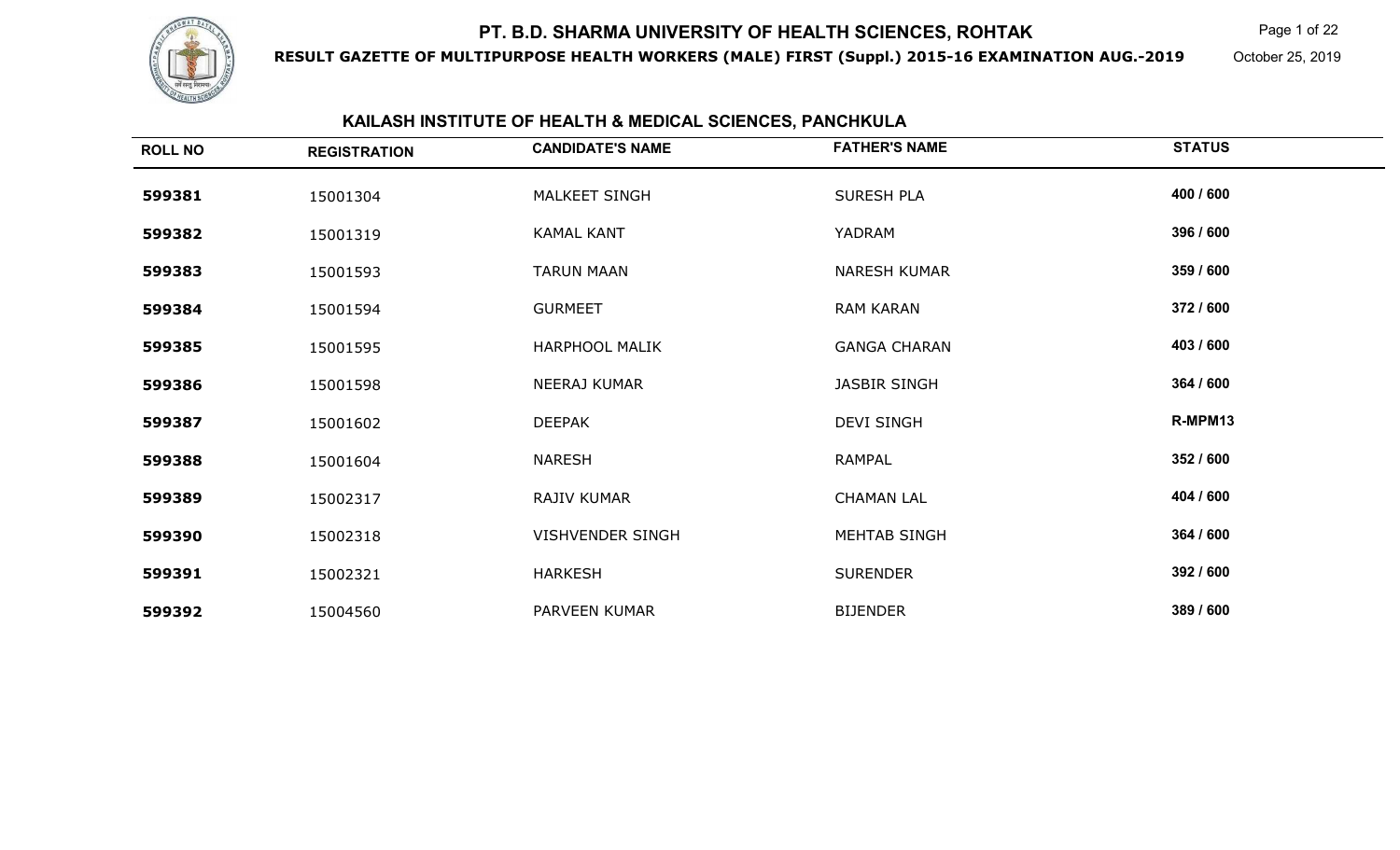

**RESULT GAZETTE OF MULTIPURPOSE HEALTH WORKERS (MALE) FIRST (Suppl.) 2015-16 EXAMINATION AUG.-2019**

 $\mathsf K$  Page 2 of 22

October 25, 2019

#### **NATIONAL SCHOOL OF NURSING DARIYAPUR FATEHABAD**

| <b>ROLL NO</b> | <b>REGISTRATION</b> | <b>CANDIDATE'S NAME</b> | <b>FATHER'S NAME</b> | <b>STATUS</b> |
|----------------|---------------------|-------------------------|----------------------|---------------|
| 599451         | 15000435            | ROHIT KUMAR             | <b>SUBHASH CHAND</b> | <b>ABS</b>    |
| 599452         | 15000438            | <b>SACHIN KUMAR</b>     | <b>KRISHAN CHAND</b> | 421 / 600     |
| 599453         | 15000442            | AADITYA                 | <b>AMAR SINGH</b>    | <b>ABS</b>    |
| 599454         | 15000864            | <b>SUNIL KUMAR</b>      | <b>DHANPAT SINGH</b> | <b>ABS</b>    |
| 599455         | 15004304            | <b>SANDEEP KUMAR</b>    | <b>MANOHAR LAL</b>   | 383 / 600     |
| 599456         | 15004305            | RAVINDER KUMAR          | <b>GUGAN SINGH</b>   | <b>ABS</b>    |
| 599457         | 15004633            | SANDEEP                 | <b>RAM PRASAD</b>    | <b>FAIL</b>   |
| 599458         | 15005457            | SHIVAM                  | LAL SINGH            | R-MPM11       |
| 599459         | 15001715            | <b>KULDEEP</b>          | <b>GIAN SINGH</b>    | <b>ABS</b>    |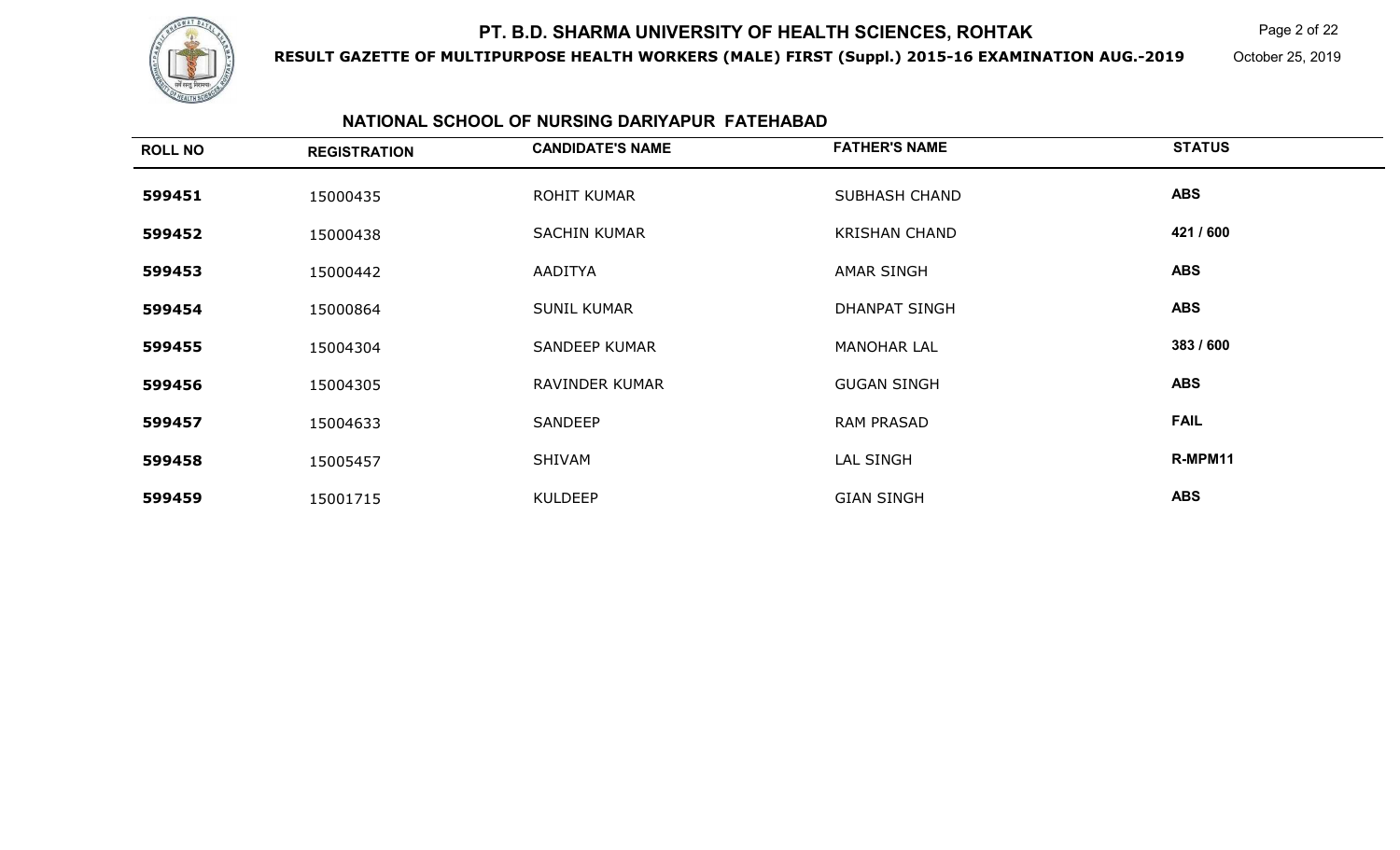

**RESULT GAZETTE OF MULTIPURPOSE HEALTH WORKERS (MALE) FIRST (Suppl.) 2015-16 EXAMINATION AUG.-2019**

Page 3 of 22

October 25, 2019

#### **STATE HEALTH & FAMILY WELFARE TRAINING CENTRE,ROHTAK**

| <b>ROLL NO</b> | <b>REGISTRATION</b> | <b>CANDIDATE'S NAME</b> | <b>FATHER'S NAME</b>  | <b>STATUS</b> |
|----------------|---------------------|-------------------------|-----------------------|---------------|
| 599511         | 15000535            | NAVEEN KUMAR            | DEVANAND              | 408 / 600     |
| 599512         | 15000556            | HARISH                  | DHARMVIR              | 356 / 600     |
| 599513         | 15000574            | <b>SUMIT KUMAR</b>      | <b>BIJENDER</b>       | 385 / 600     |
| 599514         | 15000674            | <b>SUBHASH KUMAR</b>    | <b>ASHA RAM</b>       | R-MPM12       |
| 599515         | 15000722            | ANKIT                   | <b>SUBHASH</b>        | R-MPM13       |
| 599516         | 15000727            | <b>MANOJ</b>            | RAJESH KUMAR          | R-MPM13       |
| 599517         | 15000798            | <b>SAMUNDER</b>         | SATBIR SINGH          | <b>FAIL</b>   |
| 599518         | 15000881            | <b>JONNY</b>            | <b>SUBASH</b>         | <b>RLA</b>    |
| 599519         | 15004243            | MOHIT DESWAL            | <b>BIJENDER SINGH</b> | 404 / 600     |
| 599520         | 15004247            | <b>NAVEEN</b>           | RANDHIR SINGH         | 358 / 600     |
| 599521         | 15004250            | <b>PRAVEEN</b>          | <b>AZAD SINGH</b>     | <b>FAIL</b>   |
| 599522         | 15005148            | ABID                    | MANGE                 | 395 / 600     |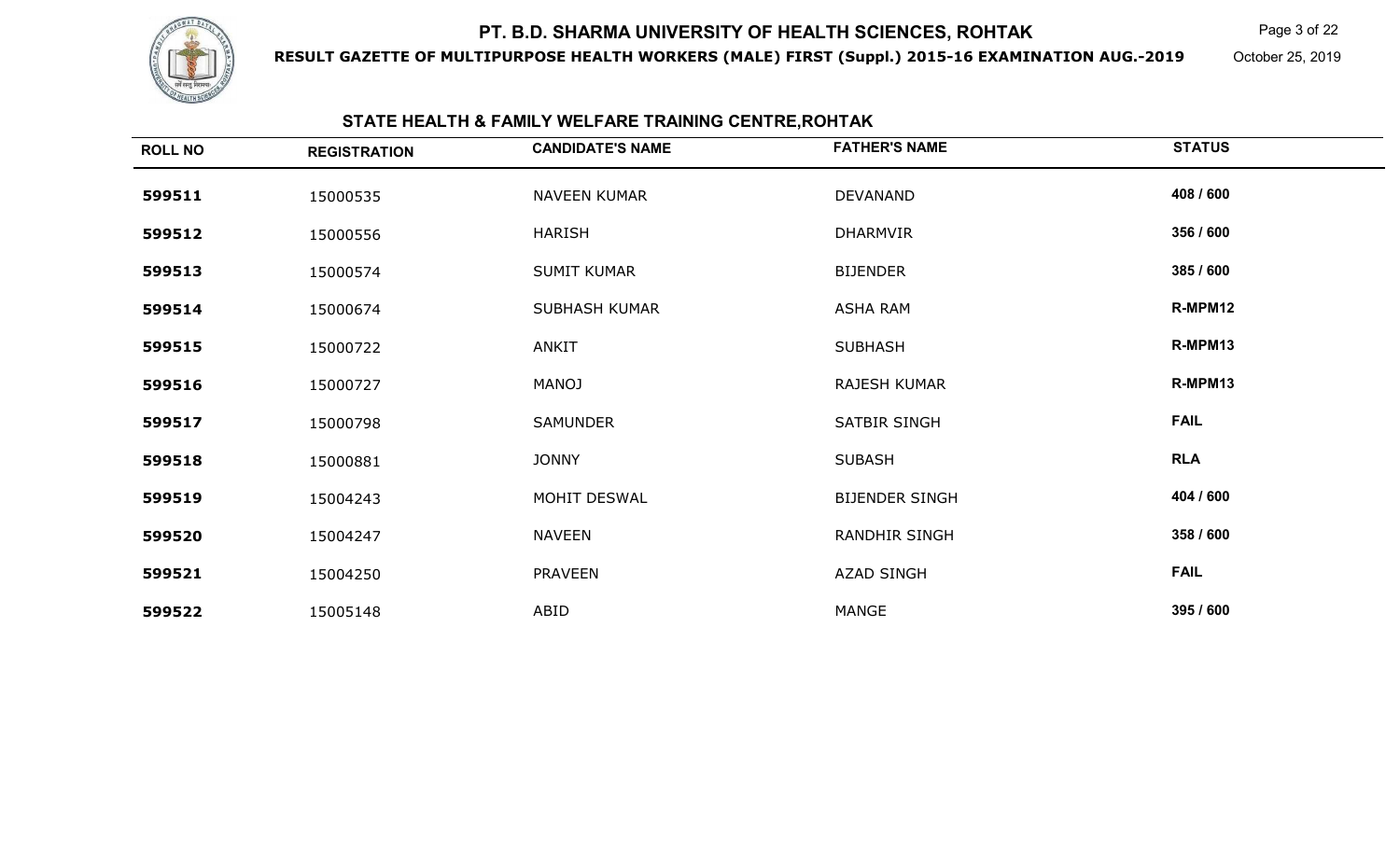

**RESULT GAZETTE OF MULTIPURPOSE HEALTH WORKERS (MALE) FIRST (Suppl.) 2015-16 EXAMINATION AUG.-2019**

 $\mathsf K$  Page 4 of 22

October 25, 2019

| <b>MPHW(M) TRAINING SCHOOL, SONIPAT</b> |                     |                         |                      |               |
|-----------------------------------------|---------------------|-------------------------|----------------------|---------------|
| <b>ROLL NO</b>                          | <b>REGISTRATION</b> | <b>CANDIDATE'S NAME</b> | <b>FATHER'S NAME</b> | <b>STATUS</b> |
| 599581                                  | 15001354            | <b>PRAVEEN</b>          | <b>RAM SINGH</b>     | <b>ABS</b>    |
| 599582                                  | 15001709            | PRINCE ROHILLA          | PAWAN KUMAR          | <b>FAIL</b>   |
| 599583                                  | 15001729            | <b>RAJESH</b>           | RAJ KUMAR            | 376 / 600     |
| 599584                                  | 15003702            | <b>RAHUL</b>            | AJMER SINGH          | <b>ABS</b>    |
| 599585                                  | 15003719            | <b>HARSH SAINI</b>      | NARENDER SAINI       | R-MPM13       |
| 599586                                  | 15004848            | <b>ANKIT</b>            | <b>RAM KISHAN</b>    | <b>FAIL</b>   |
| 599587                                  | 15004889            | <b>VARUN</b>            | <b>CHANDER MOHAN</b> | <b>FAIL</b>   |
| 599588                                  | 15001368            | SUNDER SINGH            | KHUSHI RAM           | R-MPM13       |
| 599589                                  | 15001355            | SANJAY KUMAR            | KULDEEP SINGH        | R-MPM13       |
| 599590                                  | 15001724            | <b>VIKRAM</b>           | <b>CHANDI RAM</b>    | 370 / 600     |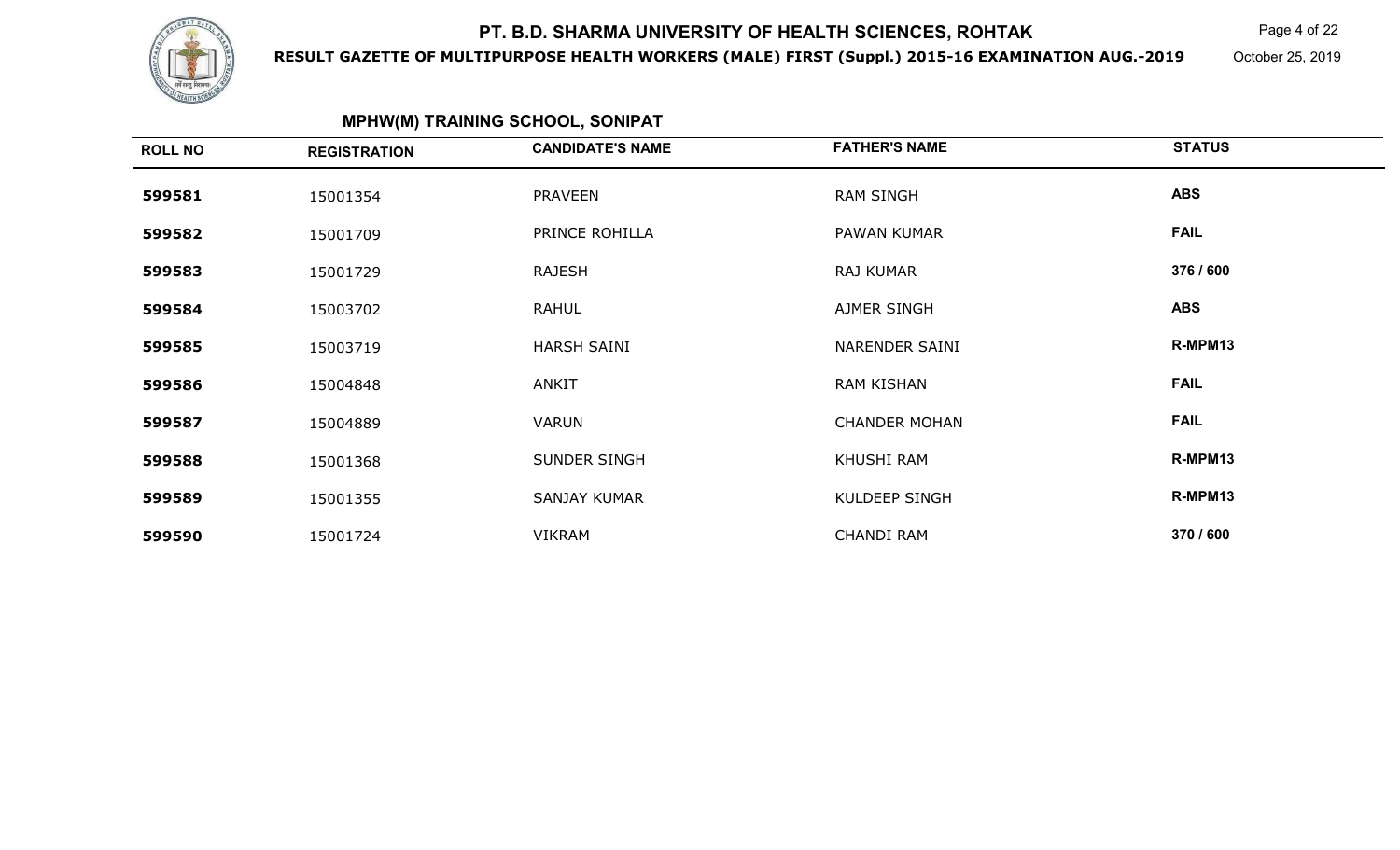

**RESULT GAZETTE OF MULTIPURPOSE HEALTH WORKERS (MALE) FIRST (Suppl.) 2015-16 EXAMINATION AUG.-2019**

 $\mathsf K$  Page 5 of 22

October 25, 2019

#### **RAJENDRA INSTITUTE OF HEALTH SCIENCES SIRSA**

| <b>ROLL NO</b> | <b>REGISTRATION</b> | <b>CANDIDATE'S NAME</b> | <b>FATHER'S NAME</b>   | <b>STATUS</b> |
|----------------|---------------------|-------------------------|------------------------|---------------|
| 599641         | 15000400            | <b>MAHESH KUMAR</b>     | <b>SUKHBIR</b>         | <b>FAIL</b>   |
| 599642         | 15000505            | <b>SANJAY</b>           | PALA RAM               | R-MPM11       |
| 599643         | 15001809            | <b>RINKU KUMAR</b>      | <b>JAGAN NATH</b>      | <b>FAIL</b>   |
| 599644         | 15001816            | <b>RAJESH KUMAR</b>     | <b>MAHAVEER PARSAD</b> | 356 / 600     |
| 599645         | 15002338            | MOHINDER KUMAR          | <b>BHADAR SINGH</b>    | R-MPM11       |
| 599646         | 15003720            | <b>NAVROTTAM</b>        | <b>LAL CHAND</b>       | 352 / 600     |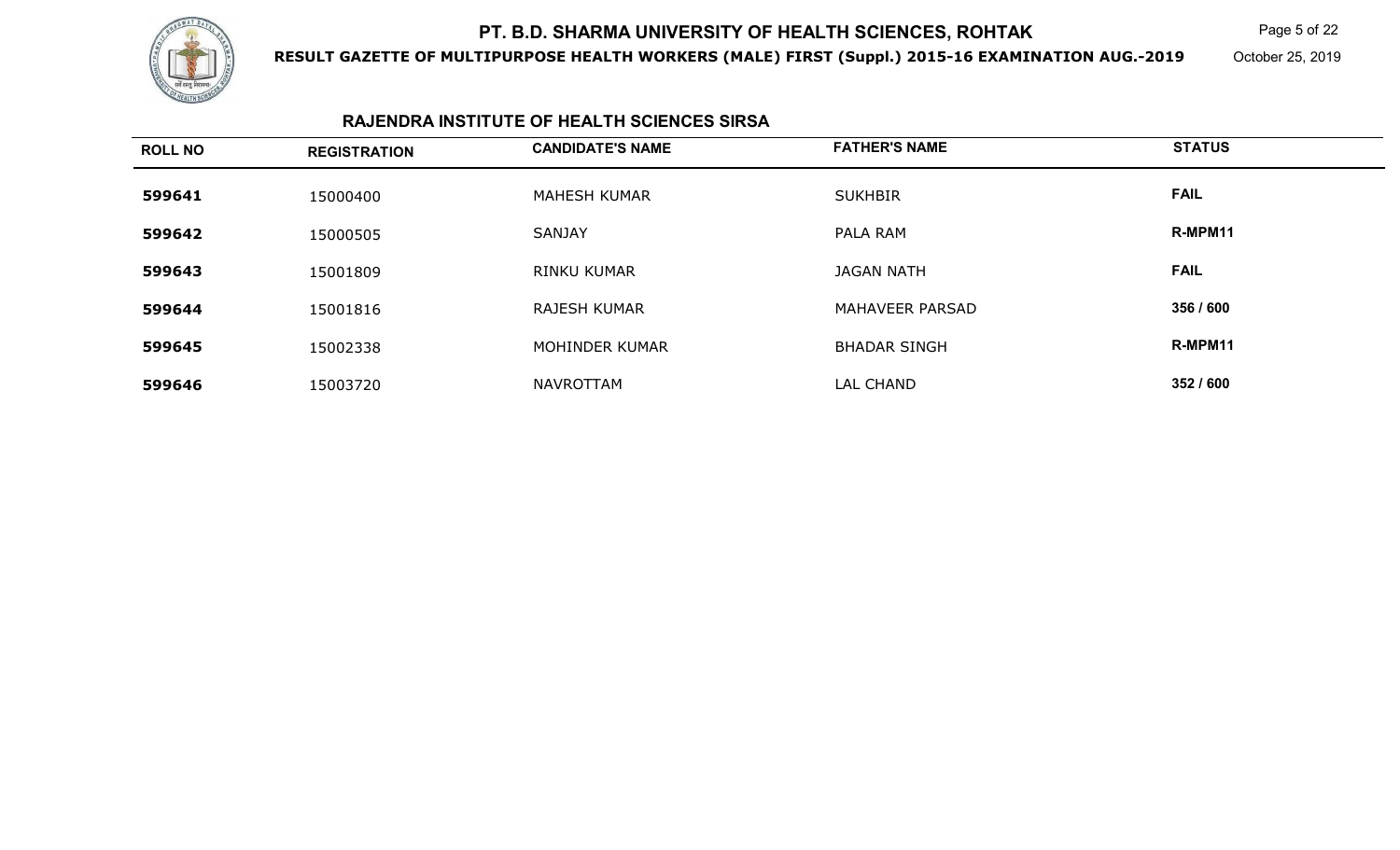

**RESULT GAZETTE OF MULTIPURPOSE HEALTH WORKERS (MALE) FIRST (Suppl.) 2015-16 EXAMINATION AUG.-2019**

 $\mathsf K$  Page 6 of 22

October 25, 2019

#### **GURU TEG BAHADUR EDUCATION & HEALTH CENTRE NARWANA**

| <b>ROLL NO</b> | <b>REGISTRATION</b> | <b>CANDIDATE'S NAME</b> | <b>FATHER'S NAME</b>   | <b>STATUS</b> |
|----------------|---------------------|-------------------------|------------------------|---------------|
| 599701         | 15000562            | <b>KULDEEP</b>          | SHAMSHER SINGH         | 336 / 600     |
| 599702         | 15000570            | <b>AMIT KUMAR</b>       | <b>ZILE SINGH</b>      | R-MPM11       |
| 599703         | 15000586            | <b>ANIL KUMAR</b>       | SATPAL SINGH           | R-MPM13       |
| 599704         | 15000589            | <b>RAJENDER</b>         | <b>RAM KUMAR</b>       | 350 / 600     |
| 599705         | 15000620            | KULDEEP SINGH           | <b>DARSHAN SINGH</b>   | 356 / 600     |
| 599706         | 15000824            | <b>VADIL ALI</b>        | <b>AKTAR ALI</b>       | 333 / 600     |
| 599707         | 15000845            | SANDEEP KATARIA         | RAJ KUMAR              | 400 / 600     |
| 599708         | 15000972            | <b>VIKRAM</b>           | <b>CHANDER SINGH</b>   | R-MPM13       |
| 599709         | 15001883            | <b>ANAND</b>            | PALA RAM               | 416 / 600     |
| 599710         | 15001889            | <b>SUNIL KUMAR</b>      | OM PARKASH             | 349 / 600     |
| 599711         | 15001891            | <b>SUKHDEV</b>          | RAMDIYA                | R-MPM13       |
| 599712         | 15002031            | <b>AJAY SINGH</b>       | <b>RAMESH CHANDER</b>  | R-MPM11       |
| 599713         | 15002346            | YOGES KUMAR             | <b>RAMESHWAR SINGH</b> | 363 / 600     |
| 599714         | 15002348            | <b>ANOOP KUMAR</b>      | <b>SURESH KUMAR</b>    | R-MPM13       |
| 599715         | 15002350            | <b>PAWAN</b>            | <b>CHANDER BHAN</b>    | <b>FAIL</b>   |
| 599716         | 15002613            | VINOD                   | <b>RANDHIR SINGH</b>   | <b>FAIL</b>   |
| 599717         | 15002777            | <b>GAURAV SHARMA</b>    | <b>SUBHASH CHAND</b>   | <b>FAIL</b>   |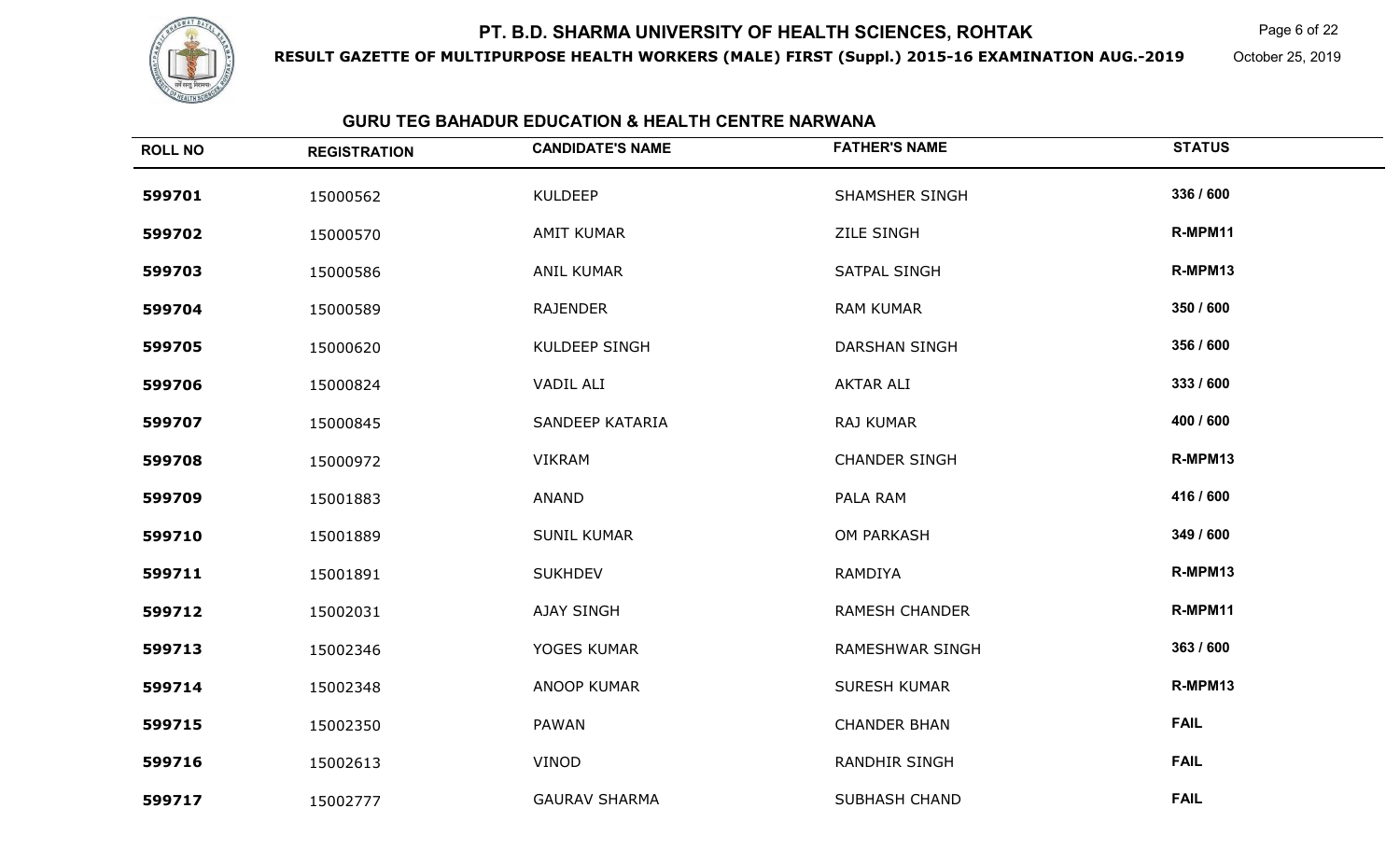

**RESULT GAZETTE OF MULTIPURPOSE HEALTH WORKERS (MALE) FIRST (Suppl.) 2015-16 EXAMINATION AUG.-2019**

 $\mathsf K$  Page 7 of 22

October 25, 2019

#### **GURU TEG BAHADUR EDUCATION & HEALTH CENTRE NARWANA**

| <b>ROLL NO</b> | <b>REGISTRATION</b> | <b>CANDIDATE'S NAME</b> | <b>FATHER'S NAME</b> | <b>STATUS</b> |
|----------------|---------------------|-------------------------|----------------------|---------------|
| 599718         | 15002778            | SAT NARAYAN             | RAJENDER             | 365 / 600     |
| 599719         | 15002781            | <b>ANKIT CHAHAL</b>     | <b>SUKHBIR</b>       | <b>FAIL</b>   |
| 599720         | 15003230            | <b>BHARAT</b>           | RAJBIR               | <b>FAIL</b>   |
| 599721         | 15003236            | <b>TARSEM SINGH</b>     | <b>SUBE SINGH</b>    | 341 / 600     |
| 599722         | 15003359            | <b>SURENDER MOAR</b>    | LEELU RAM            | R-MPM13       |
| 599723         | 15003360            | <b>RANDEEP SINGH</b>    | <b>INDER SINGH</b>   | <b>FAIL</b>   |
| 599724         | 15003361            | <b>KULDEEP</b>          | <b>BALWAN</b>        | 368 / 600     |
| 599725         | 15004222            | <b>SUNIL</b>            | <b>DILBAG SINGH</b>  | 372 / 600     |
| 599726         | 15004225            | <b>VIVEK</b>            | <b>BIRBHAN</b>       | 401 / 600     |
| 599727         | 15004342            | <b>SEWA SINGH</b>       | <b>RAMESH CHAND</b>  | 390 / 600     |
| 599728         | 15004894            | <b>TARSEM</b>           | SATYWAN              | 345 / 600     |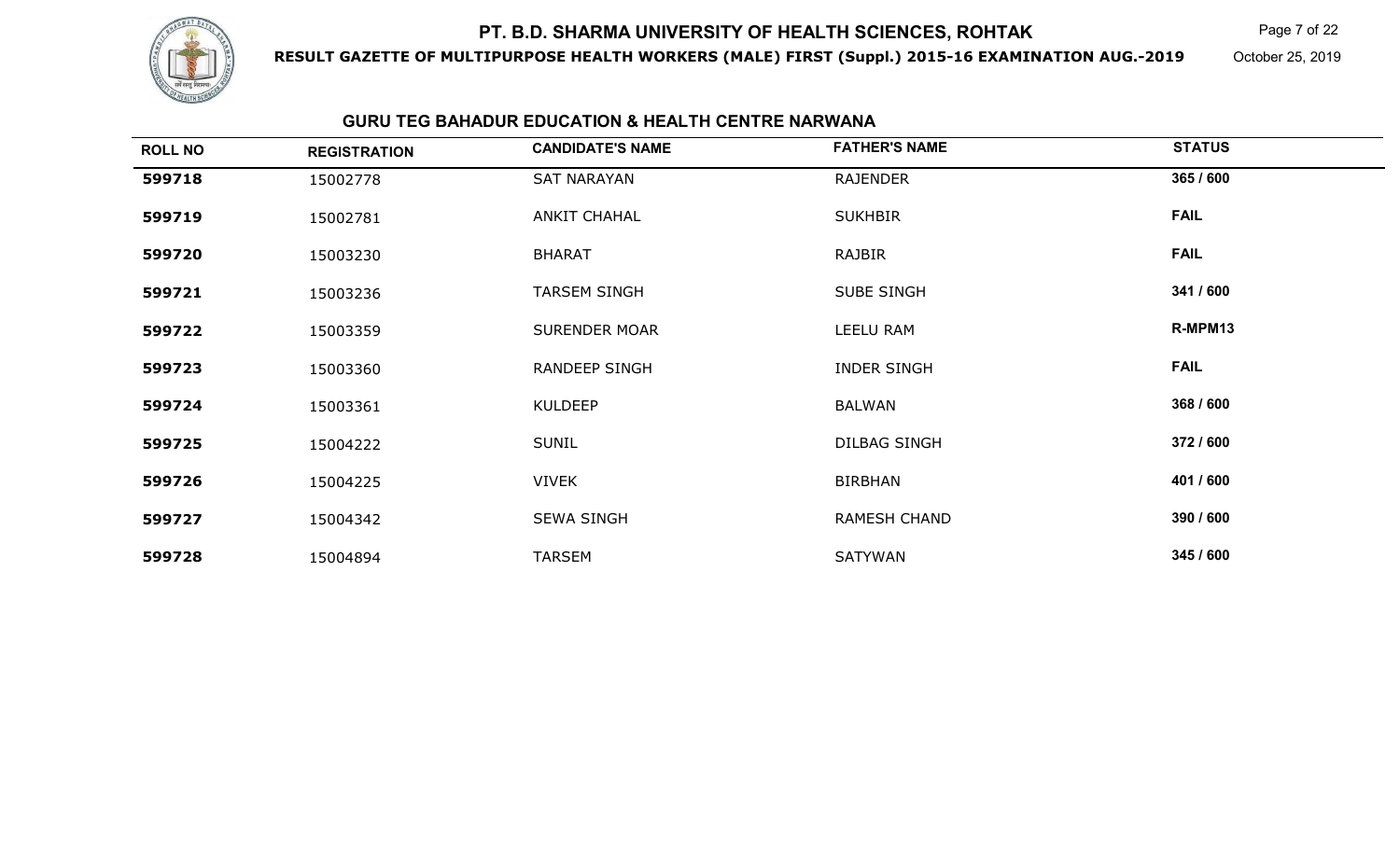

**RESULT GAZETTE OF MULTIPURPOSE HEALTH WORKERS (MALE) FIRST (Suppl.) 2015-16 EXAMINATION AUG.-2019**

Page 8 of 22

October 25, 2019

#### **BALAJI INSTITUTE OF HEALTH & MEDICAL EDUCATION, BHIWANI**

| <b>ROLL NO</b> | <b>REGISTRATION</b> | <b>CANDIDATE'S NAME</b> | <b>FATHER'S NAME</b> | <b>STATUS</b> |
|----------------|---------------------|-------------------------|----------------------|---------------|
| 599781         | 15000256            | <b>SACHIN</b>           | <b>NARESH KUMAR</b>  | 376 / 600     |
| 599782         | 15000277            | AAKASH                  | MAHENDER SINGH       | 387 / 600     |
| 599783         | 15000291            | <b>AKSHAY KUMAR</b>     | <b>RAJ SINGH</b>     | 410 / 600     |
| 599784         | 15000351            | <b>VINEET KUMAR</b>     | <b>RAM KISHAN</b>    | 409 / 600     |
| 599785         | 15002153            | <b>MANDEEP</b>          | HARGIAN              | 380 / 600     |
| 599786         | 15002162            | <b>ROHIT</b>            | <b>CHAND SINGH</b>   | 350 / 600     |
| 599787         | 15003197            | PAWAN                   | OMPARKASH            | 364 / 600     |
| 599788         | 15003211            | PARVEEN KUMAR           | <b>ROHTASH</b>       | <b>FAIL</b>   |
| 599789         | 15004287            | <b>MANDEEP</b>          | <b>DHARAMBIR</b>     | 351 / 600     |
| 599790         | 15004567            | <b>HARIKESH KUMAR</b>   | SUBER SINGH          | 403 / 600     |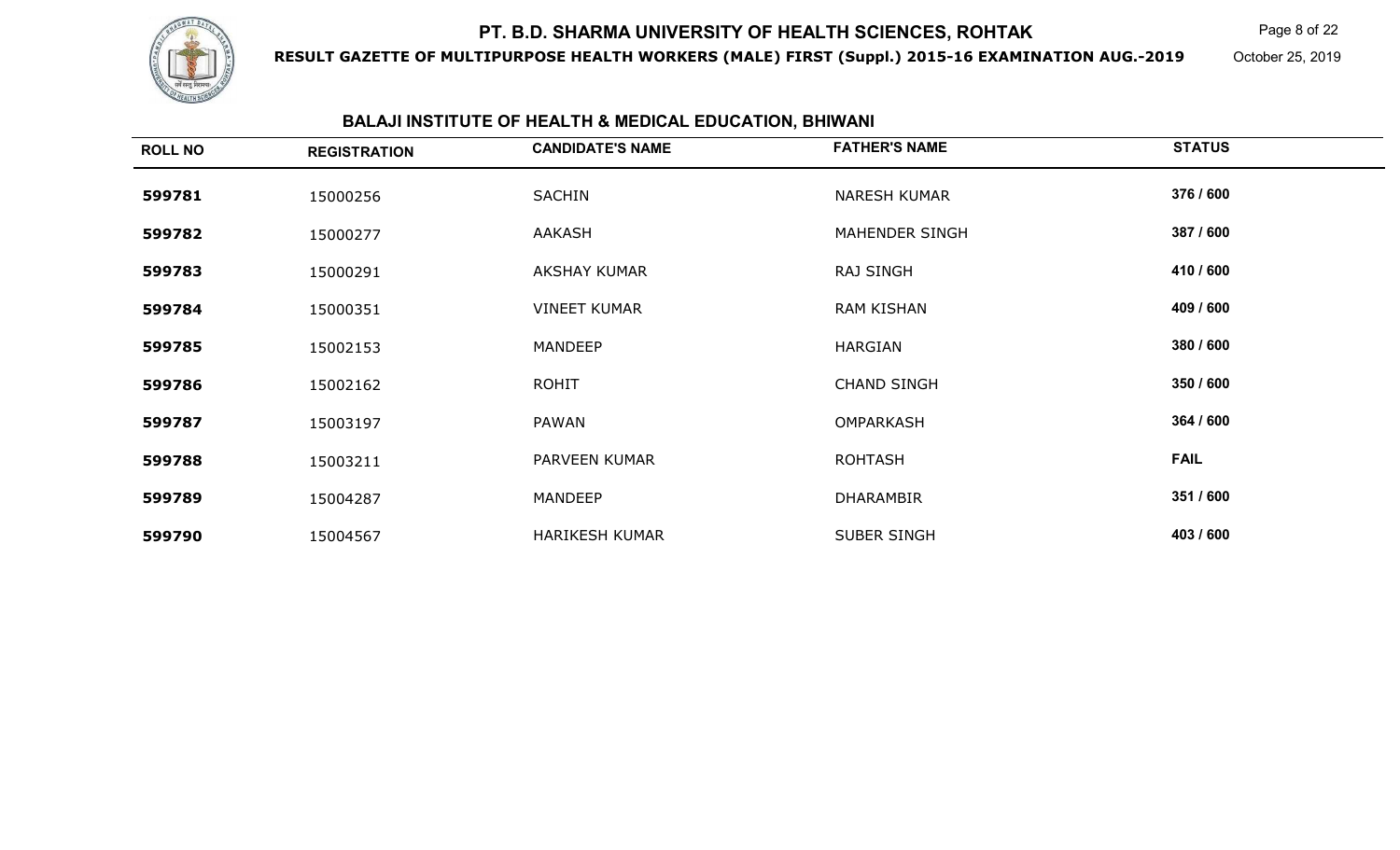

**RESULT GAZETTE OF MULTIPURPOSE HEALTH WORKERS (MALE) FIRST (Suppl.) 2015-16 EXAMINATION AUG.-2019**

 $\mathsf K$  Page 9 of 22

October 25, 2019

## **HOLISTIC INSTITUTE OF HEALTH SCIENCE, SIRSA**

| <b>ROLL NO</b> | <b>REGISTRATION</b> | <b>CANDIDATE'S NAME</b> | <b>FATHER'S NAME</b> | <b>STATUS</b> |
|----------------|---------------------|-------------------------|----------------------|---------------|
| 599841         | 15004205            | <b>BAJINDER KUMAR</b>   | <b>JAI SINGH</b>     | 375 / 600     |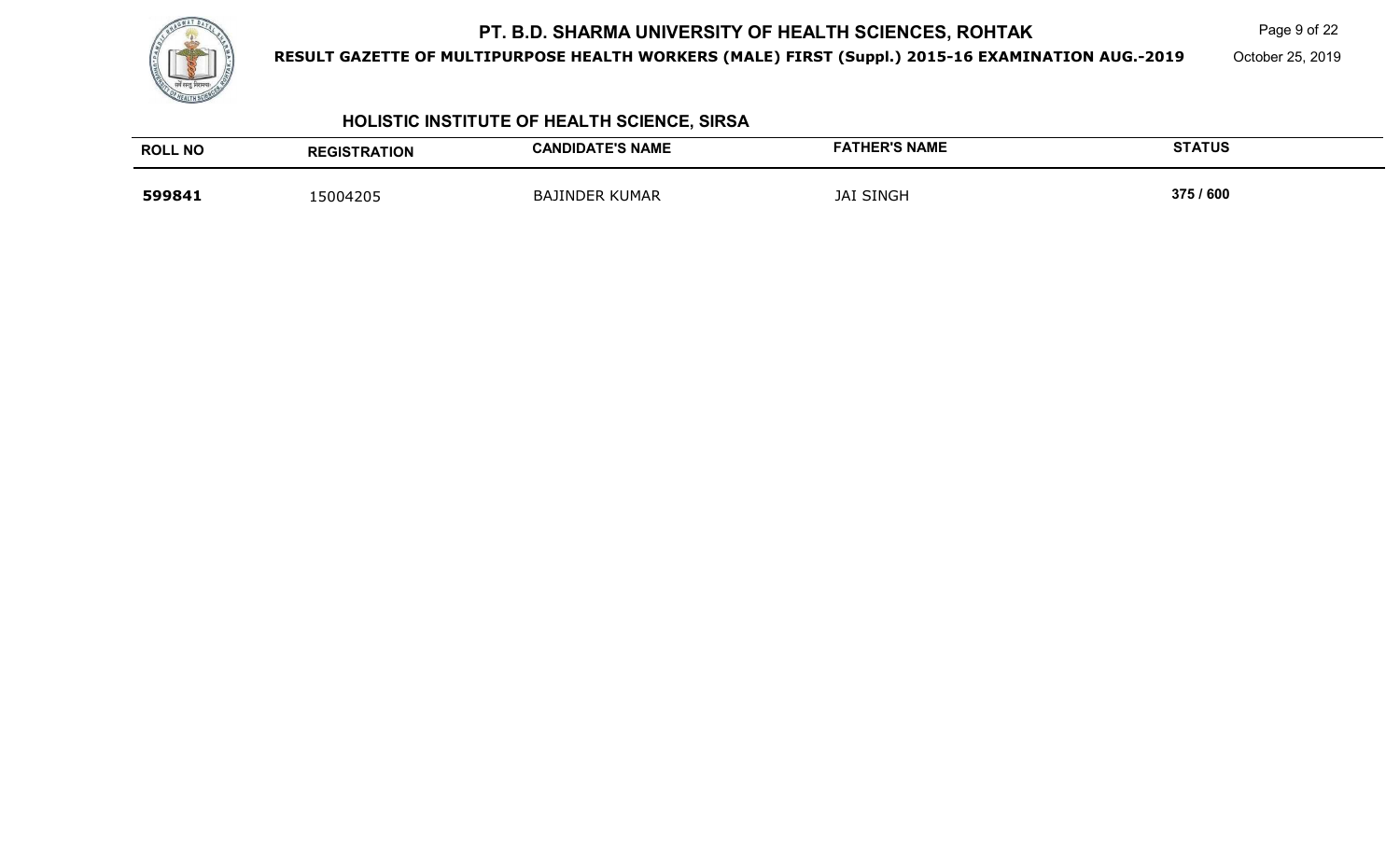

**RESULT GAZETTE OF MULTIPURPOSE HEALTH WORKERS (MALE) FIRST (Suppl.) 2015-16 EXAMINATION AUG.-2019**

Page 10 of 22

October 25, 2019

#### **VISHAV BHARTI MPHW (M) TRAINING SCHOOL SANDLANA,BARWALA,HSR.**

| <b>ROLL NO</b> | <b>REGISTRATION</b> | <b>CANDIDATE'S NAME</b> | <b>FATHER'S NAME</b> | <b>STATUS</b> |
|----------------|---------------------|-------------------------|----------------------|---------------|
| 599891         | 15001090            | ASHISH DHARIWAL         | <b>SURESH KUMAR</b>  | 345 / 600     |
| 599892         | 15001093            | DEEPAK KUMAR            | <b>SATBIR</b>        | <b>FAIL</b>   |
| 599893         | 15004296            | <b>PUSHPENDER</b>       | <b>VED PARKASH</b>   | 393 / 600     |
| 599894         | 15004300            | KULDEEP SINGH           | <b>MANGE RAM</b>     | <b>FAIL</b>   |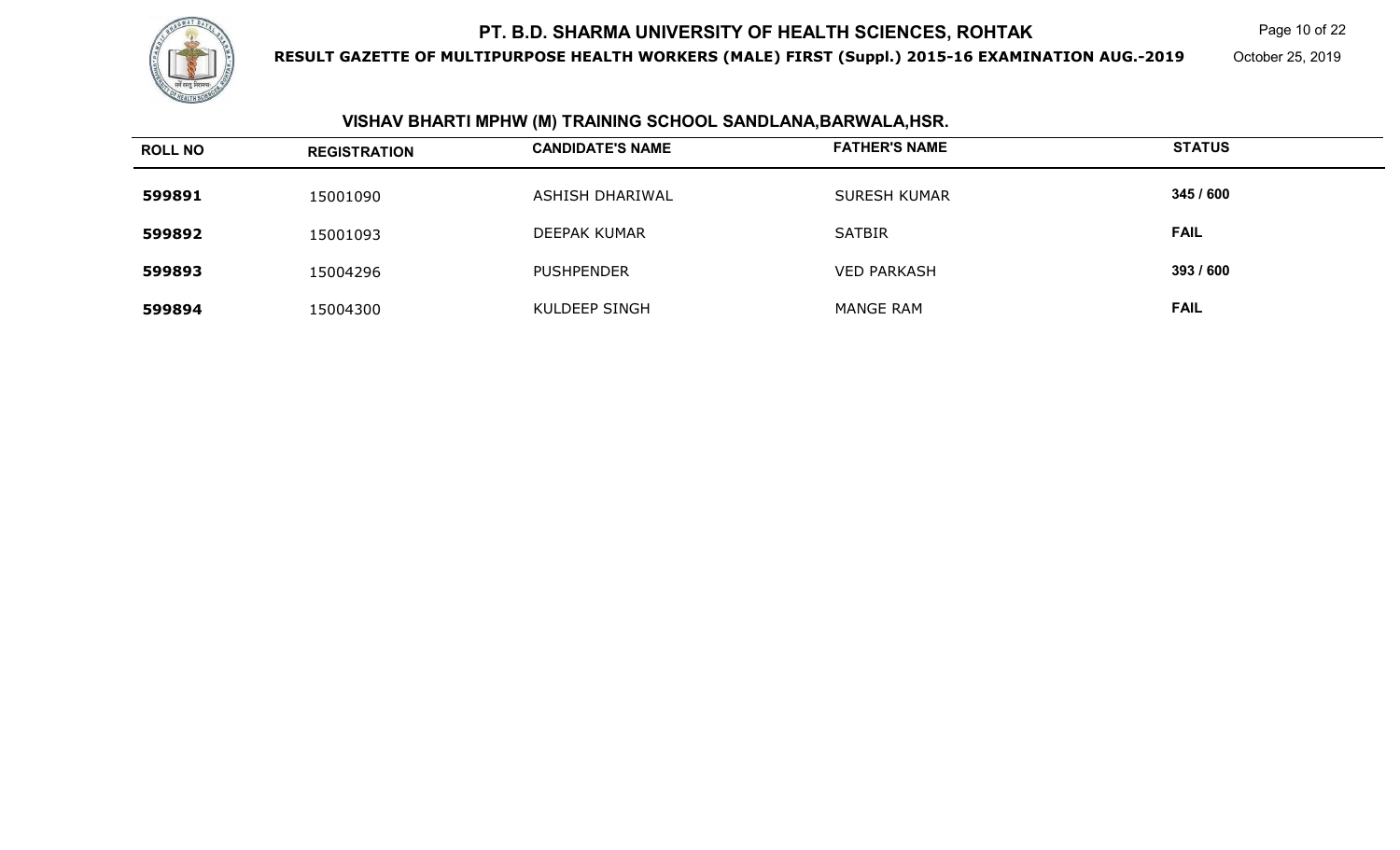

**RESULT GAZETTE OF MULTIPURPOSE HEALTH WORKERS (MALE) FIRST (Suppl.) 2015-16 EXAMINATION AUG.-2019**

Page 11 of 22

October 25, 2019

| <b>ROLL NO</b> | <b>REGISTRATION</b> | SHREE RAM GOPAL MPHW (M) TRAINING SCHOOL LOHARU ROAD,BHIWANI<br><b>CANDIDATE'S NAME</b> | <b>FATHER'S NAME</b>  | <b>STATUS</b> |
|----------------|---------------------|-----------------------------------------------------------------------------------------|-----------------------|---------------|
|                |                     |                                                                                         |                       |               |
| 599951         | 15000409            | <b>NARENDER</b>                                                                         | <b>DALBIR</b>         | 406 / 600     |
| 599952         | 15001135            | <b>ANKIT</b>                                                                            | SATYAWAN SINGH        | 421 / 600     |
| 599953         | 15001136            | MANJEET                                                                                 | <b>JAGBIR</b>         | 379 / 600     |
| 599954         | 15001137            | AKSHYA KUMAR                                                                            | <b>MAHENDER</b>       | 382 / 600     |
| 599955         | 15001142            | <b>KAPTAN SINGH</b>                                                                     | JAGDISH PRASAD        | 406 / 600     |
| 599956         | 15001144            | <b>HANSRAJ</b>                                                                          | <b>BHIM SINGH</b>     | 389 / 600     |
| 599957         | 15001146            | <b>AMIT KUMAR</b>                                                                       | JAIBHAGWAN            | 414 / 600     |
| 599958         | 15001560            | <b>YOGESH</b>                                                                           | <b>JAIVEER</b>        | 366 / 600     |
| 599959         | 15001911            | AMIT                                                                                    | <b>SURESH</b>         | 368 / 600     |
| 599960         | 15001921            | <b>MUNINDER</b>                                                                         | <b>BIJENDER SINGH</b> | 388 / 600     |
| 599961         | 15002032            | <b>RAHUL</b>                                                                            | <b>NANHAE RAM</b>     | 391 / 600     |
| 599962         | 15002209            | <b>PARVESH</b>                                                                          | <b>BALBIR SINGH</b>   | 391 / 600     |
| 599963         | 15002216            | SATISH KUMAR                                                                            | <b>MOHAN LAL</b>      | 379 / 600     |
| 599964         | 15004112            | MUKESH KUMAR                                                                            | <b>JAIBIR</b>         | 358 / 600     |
| 599965         | 15004196            | <b>SURENDER</b>                                                                         | <b>DALBIR</b>         | 366 / 600     |
| 599966         | 15004808            | <b>HARISH KUMAR</b>                                                                     | <b>RATTAN LAL</b>     | 372 / 600     |
| 599967         | 15004812            | SHAKEEL KHAN                                                                            | <b>UMAR MOHD</b>      | 388 / 600     |

#### **SHREE RAM GOPAL MPHW (M) TRAINING SCHOOL LOHARU ROAD,BHIWANI**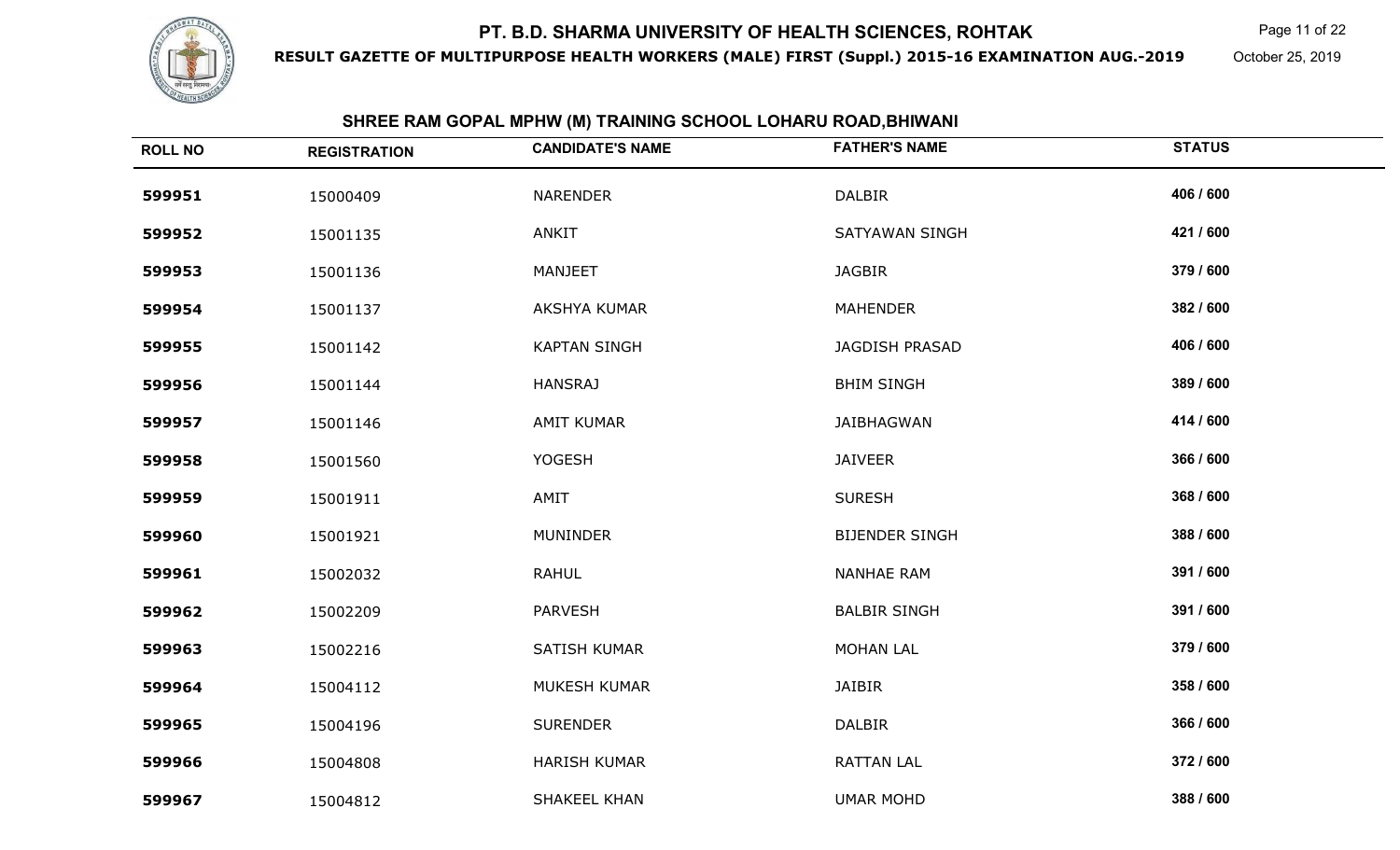

**RESULT GAZETTE OF MULTIPURPOSE HEALTH WORKERS (MALE) FIRST (Suppl.) 2015-16 EXAMINATION AUG.-2019**

Page 12 of 22

October 25, 2019

#### **SHREE RAM GOPAL MPHW (M) TRAINING SCHOOL LOHARU ROAD,BHIWANI**

| <b>ROLL NO</b> | <b>REGISTRATION</b> | <b>CANDIDATE'S NAME</b> | <b>FATHER'S NAME</b> | <b>STATUS</b> |
|----------------|---------------------|-------------------------|----------------------|---------------|
| 599968         | 15004814            | <b>VISHAL GORA</b>      | <b>AMIR SINGH</b>    | 393 / 600     |
| 599969         | 15004816            | <b>DINESH KUMAR</b>     | <b>AMRIT SINGH</b>   | 383 / 600     |
| 599970         | 15004822            | TEJVIR                  | <b>RAMEHAR</b>       | <b>FAIL</b>   |
| 599971         | 15004825            | <b>AJAY KUMAR</b>       | PIARE LAL            | 383 / 600     |
| 599972         | 15005119            | <b>KULDEEP YADAV</b>    | <b>NEMCHAND</b>      | R-MPM13       |
| 599973         | 15005120            | <b>JASVIR</b>           | <b>VIJAY KUMAR</b>   | 359 / 600     |
| 599974         | 15005923            | ANIL                    | <b>DHANPAT RAM</b>   | 396 / 600     |
| 599975         | 15005945            | AMIT                    | <b>MEER SINGH</b>    | 355 / 600     |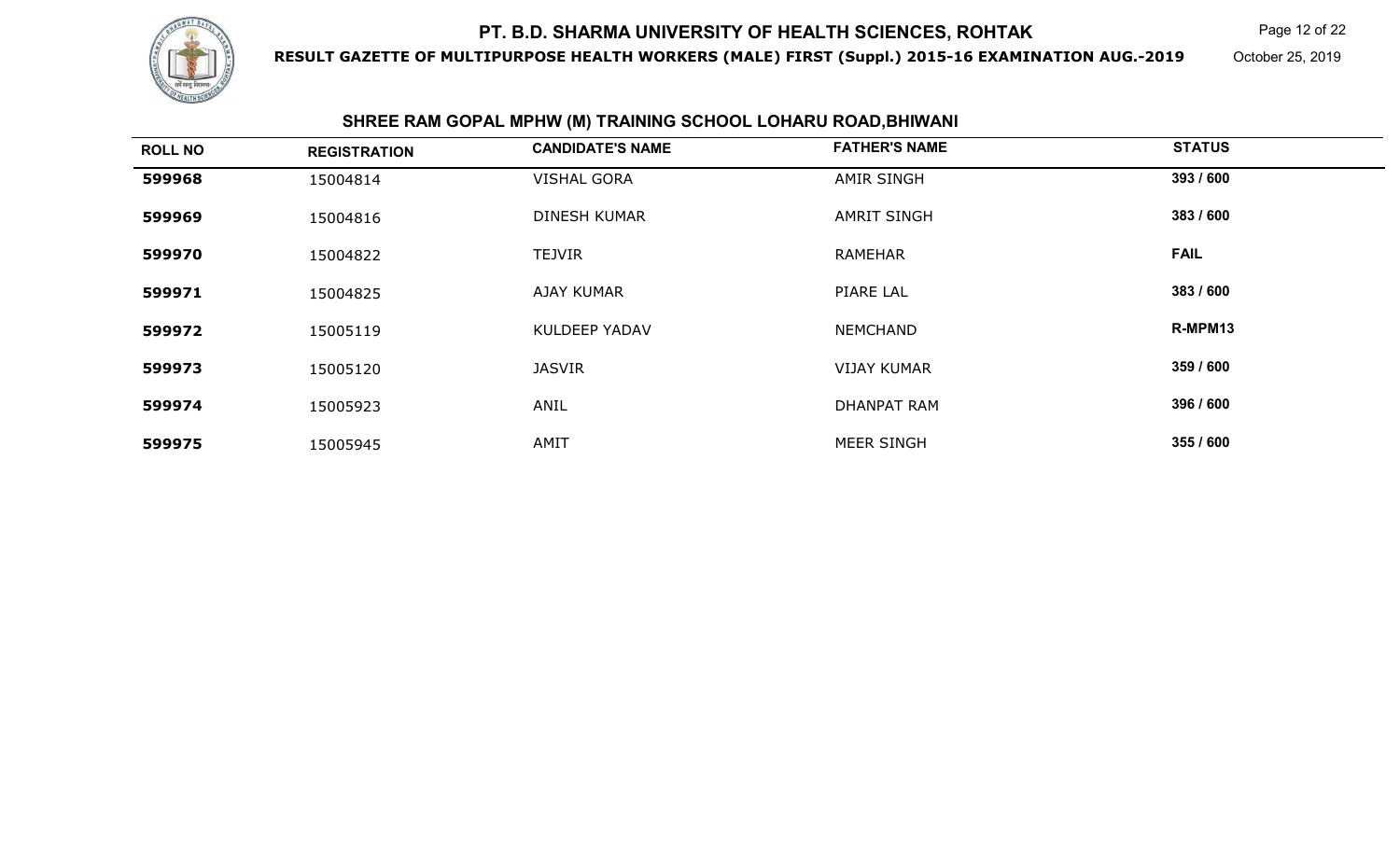

**RESULT GAZETTE OF MULTIPURPOSE HEALTH WORKERS (MALE) FIRST (Suppl.) 2015-16 EXAMINATION AUG.-2019**

Page 13 of 22

October 25, 2019

#### **GURUSAIN BHAGAT HEALTH INSTITUTE MPHW M VILL. RINDAL KARNAL**

| <b>ROLL NO</b> | <b>REGISTRATION</b> | <b>CANDIDATE'S NAME</b> | <b>FATHER'S NAME</b>   | <b>STATUS</b> |
|----------------|---------------------|-------------------------|------------------------|---------------|
| 600031         | 15000842            | <b>GURMEET</b>          | <b>SUBHASH</b>         | 345 / 600     |
| 600032         | 15000908            | AMIT                    | <b>MAHAVIR SINGH</b>   | <b>FAIL</b>   |
| 600033         | 15003385            | KRISHAN                 | <b>RANDHIR</b>         | 377 / 600     |
| 600034         | 15003388            | RAMESH RATHI            | JAGDISH RATHI          | 370 / 600     |
| 600035         | 15003394            | <b>PARDEEP</b>          | RAMPAL                 | 367 / 600     |
| 600036         | 15003396            | <b>BRIJESH</b>          | OM PARKESH             | R-MPM11       |
| 600037         | 15003397            | AMIT BODLA              | <b>RAM KUMAR</b>       | <b>FAIL</b>   |
| 600038         | 15003398            | ABHISHEK                | PALA RAM               | 417 / 600     |
| 600039         | 15003399            | <b>CHANDER HANS</b>     | <b>PARKASH</b>         | 378 / 600     |
| 600040         | 15003399            | <b>SONU DOHAR</b>       | <b>RAM KUMAR</b>       | 361 / 600     |
| 600041         | 15003401            | ANKIT                   | SATYAWAN               | <b>RLA</b>    |
| 600042         | 15003402            | <b>SUNIL KUMAR</b>      | <b>ISHAM SINGH</b>     | <b>FAIL</b>   |
| 600043         | 15003404            | <b>BILAL</b>            | <b>IRFAN ALI</b>       | 365 / 600     |
| 600044         | 15003411            | <b>DEEPAK</b>           | <b>SUBHASH CHANDER</b> | <b>FAIL</b>   |
| 600045         | 15003413            | SAURABH KAUSHIK         | <b>VIJAY KAUSHIK</b>   | 336 / 600     |
| 600046         | 15003419            | ANKIT                   | <b>MANOJ KUMAR</b>     | 355 / 600     |
| 600047         | 15003420            | <b>SUMIT</b>            | RAJ KUMAR              | <b>FAIL</b>   |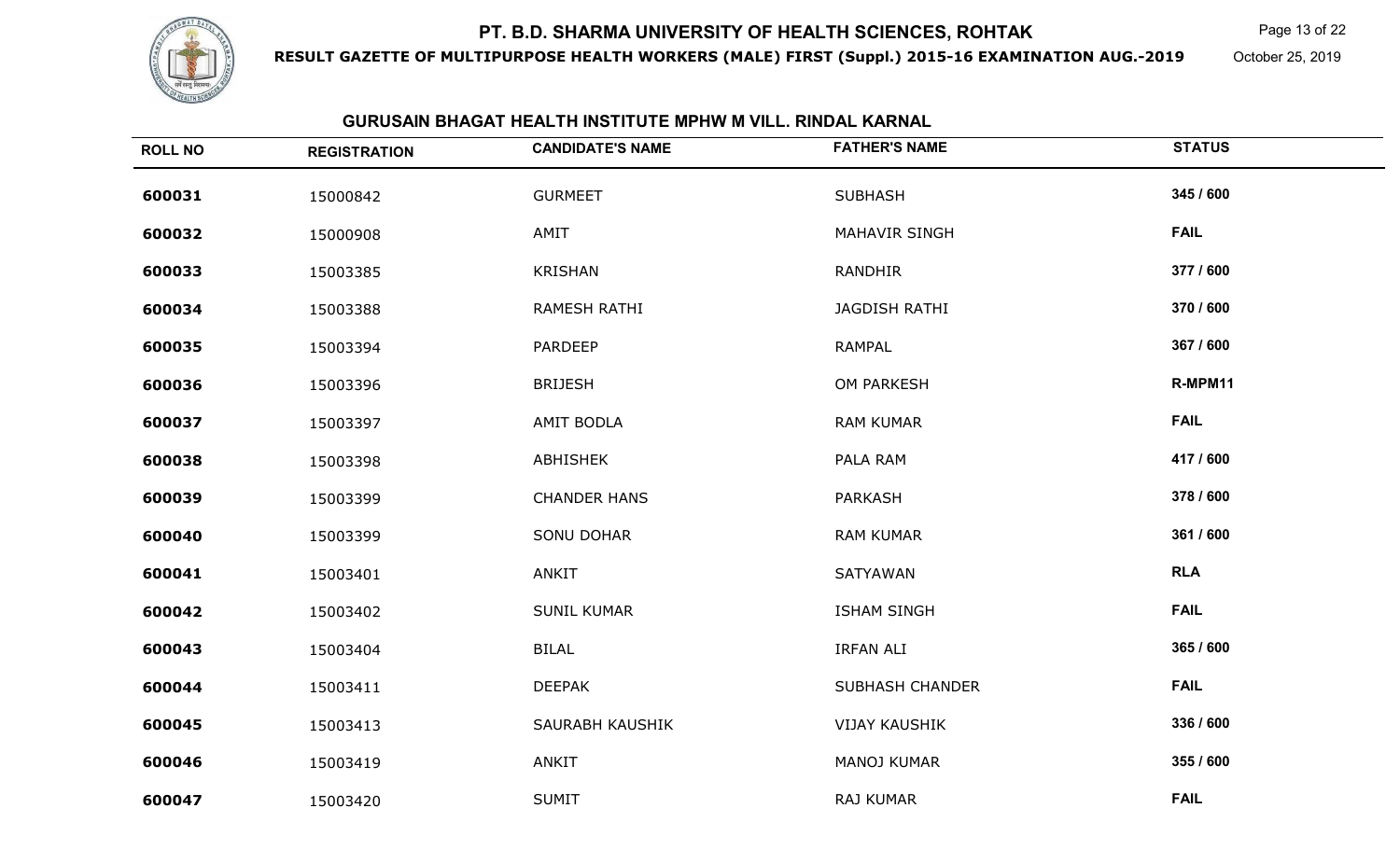

**RESULT GAZETTE OF MULTIPURPOSE HEALTH WORKERS (MALE) FIRST (Suppl.) 2015-16 EXAMINATION AUG.-2019**

Page 14 of 22

October 25, 2019

#### **GURUSAIN BHAGAT HEALTH INSTITUTE MPHW M VILL. RINDAL KARNAL**

| <b>ROLL NO</b> | <b>REGISTRATION</b> | <b>CANDIDATE'S NAME</b> | <b>FATHER'S NAME</b>  | <b>STATUS</b> |
|----------------|---------------------|-------------------------|-----------------------|---------------|
| 600048         | 15003422            | <b>DALBIR</b>           | <b>RAJ SINGH</b>      | 387 / 600     |
| 600049         | 15003646            | <b>DALIP SINGH</b>      | <b>RAMESHWAR DASS</b> | 355 / 600     |
| 600050         | 15003649            | <b>JITENDER</b>         | <b>SUBHASH CHAND</b>  | 371 / 600     |
| 600051         | 15003859            | <b>ANKUR</b>            | <b>SHAM SUNDER</b>    | R-MPM12       |
| 600052         | 15004181            | <b>KARAM VIR</b>        | JAINARAYAN            | <b>FAIL</b>   |
| 600053         | 15005451            | <b>KULDEEP</b>          | <b>BHOOP SINGH</b>    | 405 / 600     |
| 600054         | 1500900             | MUNISH KUMAR            | <b>SATPAL</b>         | 358 / 600     |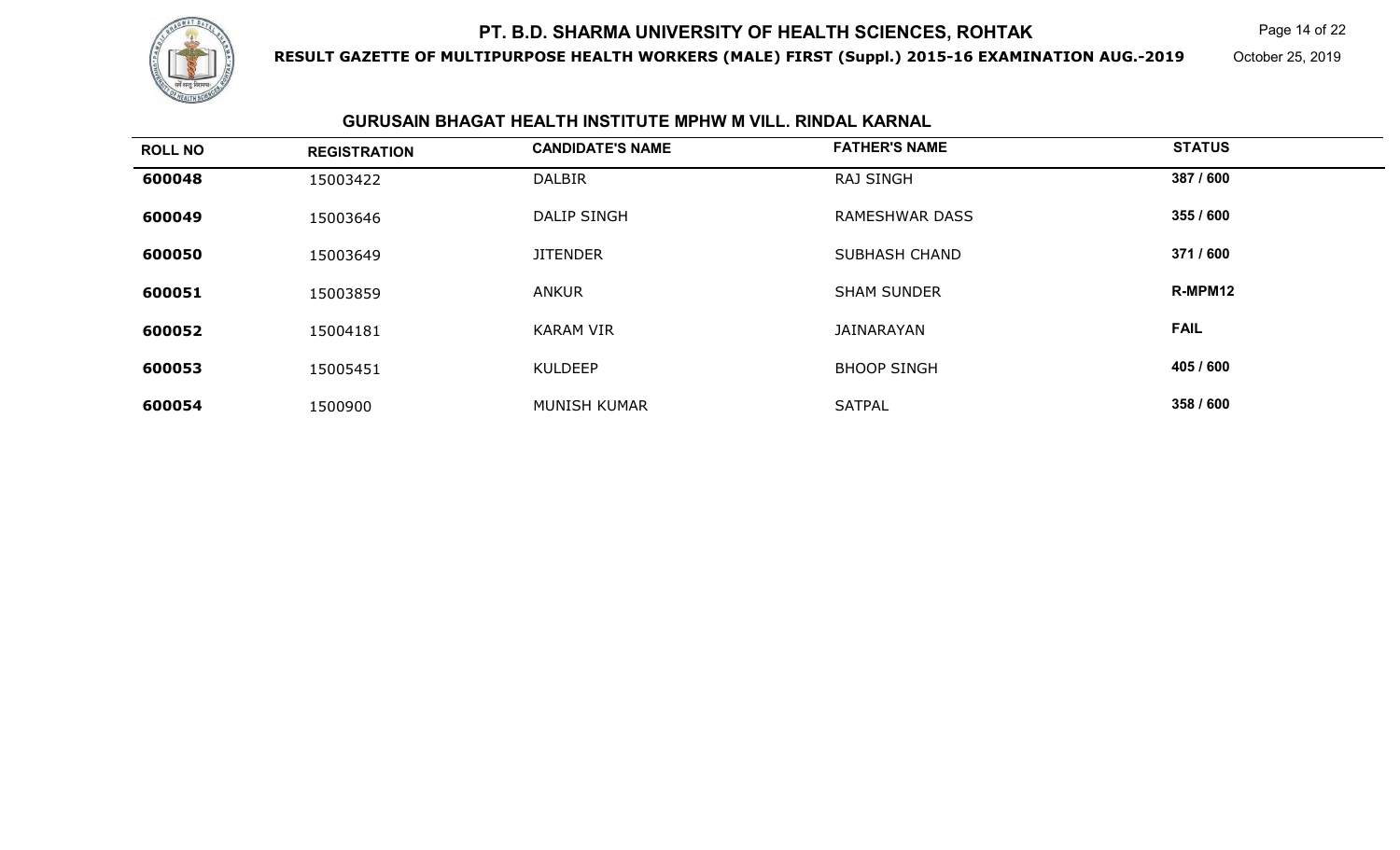

**RESULT GAZETTE OF MULTIPURPOSE HEALTH WORKERS (MALE) FIRST (Suppl.) 2015-16 EXAMINATION AUG.-2019**

Page 15 of 22

October 25, 2019

## **UPKAR MPHW(M) TRAINING SCHOOL SISAR KHAS ROHTAK**

| <b>ROLL NO</b> | <b>REGISTRATION</b> | <b>CANDIDATE'S NAME</b> | <b>FATHER'S NAME</b>   | <b>STATUS</b> |
|----------------|---------------------|-------------------------|------------------------|---------------|
| 600111         | 15001000            | <b>MANJEET</b>          | <b>HARI RAM</b>        | <b>FAIL</b>   |
| 600112         | 15001013            | <b>NAVEEN</b>           | <b>RAJENDER</b>        | <b>FAIL</b>   |
| 600113         | 15001027            | <b>JATIN</b>            | <b>BHUPENDER SINGH</b> | <b>FAIL</b>   |
| 600114         | 15001032            | RAJESH KUMAR KHATRI     | RAJENDER SINGH         | <b>FAIL</b>   |
| 600115         | 15001768            | PARAMJIT MOR            | <b>KRISHAN SINGH</b>   | <b>FAIL</b>   |
| 600116         | 15003083            | <b>KULDEEP</b>          | <b>SHRI BHAGWAN</b>    | 375 / 600     |
| 600117         | 15003085            | ANKIT                   | <b>AZAD SINGH</b>      | <b>FAIL</b>   |
| 600118         | 15003086            | MANJEET                 | <b>SATBIR</b>          | 389 / 600     |
| 600119         | 15003089            | <b>JOGENDRA RAWAT</b>   | <b>KHEM CHAND</b>      | 371 / 600     |
| 600120         | 15003091            | <b>SURESH</b>           | PREM SINGH             | <b>FAIL</b>   |
| 600121         | 15003092            | <b>JITENDER KUMAR</b>   | <b>NAFE SINGH</b>      | <b>FAIL</b>   |
| 600122         | 15003093            | <b>DINESH KUMAR</b>     | <b>SHRI PAL</b>        | <b>FAIL</b>   |
| 600123         | 15003095            | <b>SACHIN NARA</b>      | <b>VED PARKASH</b>     | R-MPM11       |
| 600124         | 15003096            | SANDEEP KUMAR           | MAHENDER SINGH         | <b>FAIL</b>   |
| 600125         | 15003356            | HIMANSHU                | <b>SAT PARKASH</b>     | <b>FAIL</b>   |
| 600126         | 15003922            | <b>RAHUL</b>            | AJIT SINGH             | <b>FAIL</b>   |
| 600127         | 15003923            | <b>PANKAJ</b>           | MAHAVIR                | 390 / 600     |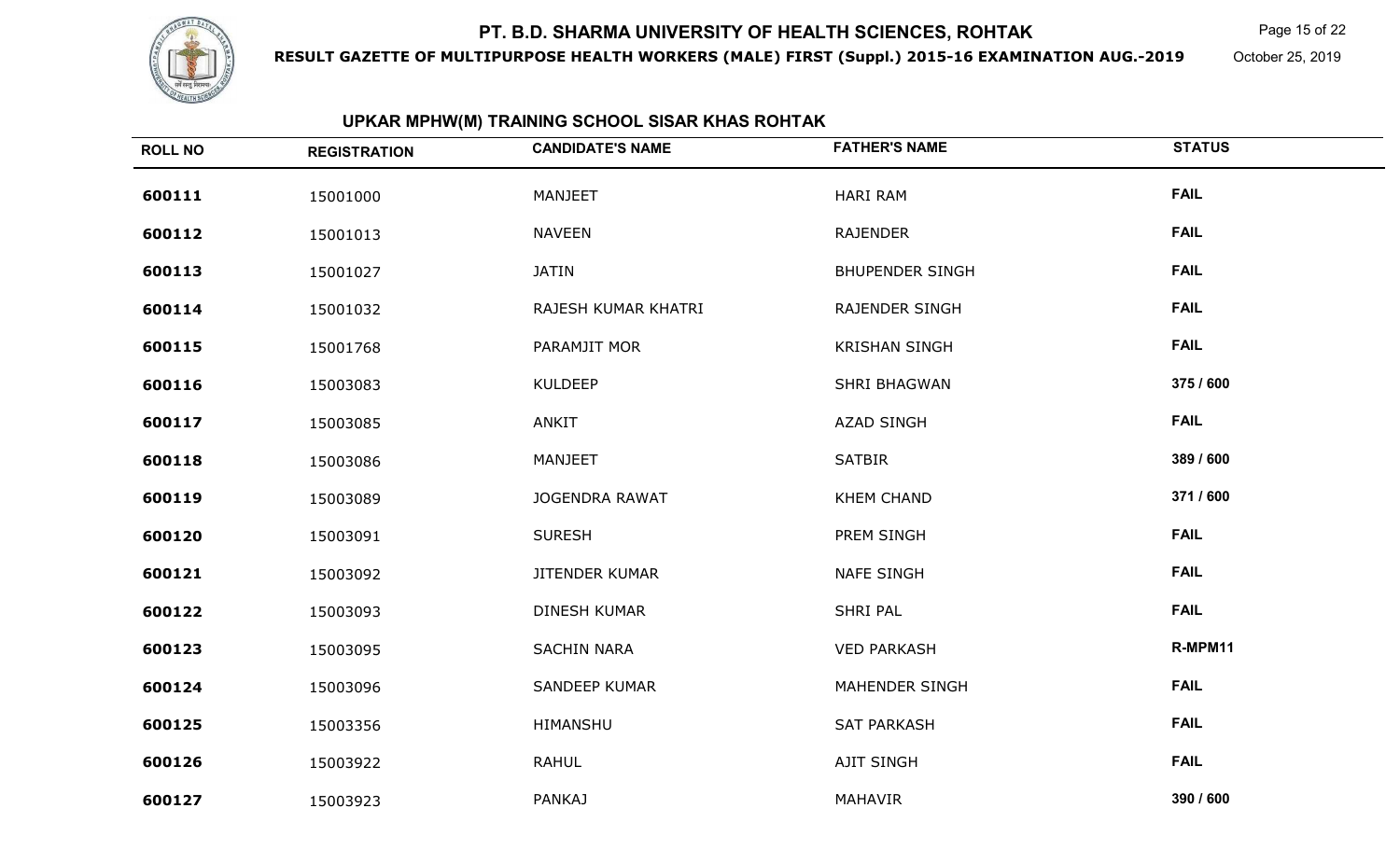

**RESULT GAZETTE OF MULTIPURPOSE HEALTH WORKERS (MALE) FIRST (Suppl.) 2015-16 EXAMINATION AUG.-2019**

Page 16 of 22

October 25, 2019

## **UPKAR MPHW(M) TRAINING SCHOOL SISAR KHAS ROHTAK**

| <b>ROLL NO</b> | <b>REGISTRATION</b> | <b>CANDIDATE'S NAME</b> | <b>FATHER'S NAME</b> | <b>STATUS</b> |
|----------------|---------------------|-------------------------|----------------------|---------------|
| 600128         | 15003924            | <b>MANJEET</b>          | <b>NARENDER</b>      | R-MPM13       |
| 600129         | 15004213            | <b>YOGESH</b>           | <b>RAJBIR SINGH</b>  | <b>FAIL</b>   |
| 600130         | 15004268            | LOKESH KUMAR            | SHRI KRISHAN         | <b>FAIL</b>   |
| 600131         | 15004269            | <b>ANKUSH</b>           | SAMSHER SINGH        | 364 / 600     |
| 600132         | 15004277            | <b>JASWANT SINGH</b>    | FOOL SINGH           | 370 / 600     |
| 600133         | 15004279            | <b>MANOJ</b>            | DHARAMBIR SHARMA     | R-MPM13       |
| 600134         | 15004280            | <b>VIKAS</b>            | <b>BALMUKAND</b>     | <b>FAIL</b>   |
| 600135         | 15004282            | PRITAM                  | <b>VIJAY KUMAR</b>   | 360 / 600     |
| 600136         | 15004285            | <b>SUNIL KUMAR</b>      | <b>BHANA RAM</b>     | <b>FAIL</b>   |
| 600137         | 15004802            | <b>RAVINDER</b>         | <b>RAMESH</b>        | R-MPM13       |
| 600138         | 15004804            | <b>TINKU</b>            | <b>SATBIR</b>        | 395 / 600     |
| 600139         | 15004806            | <b>ARUN KUMAR</b>       | <b>BHUP SINGH</b>    | <b>FAIL</b>   |
| 600140         | 15004837            | <b>VICKY</b>            | <b>RANBIR</b>        | R-MPM13       |
| 600141         | 15004838            | SANCHIT                 | SATYAWAN SINGH       | <b>FAIL</b>   |
| 600142         | 1500982             | ASHOK                   | <b>LAXMAN DASS</b>   | <b>FAIL</b>   |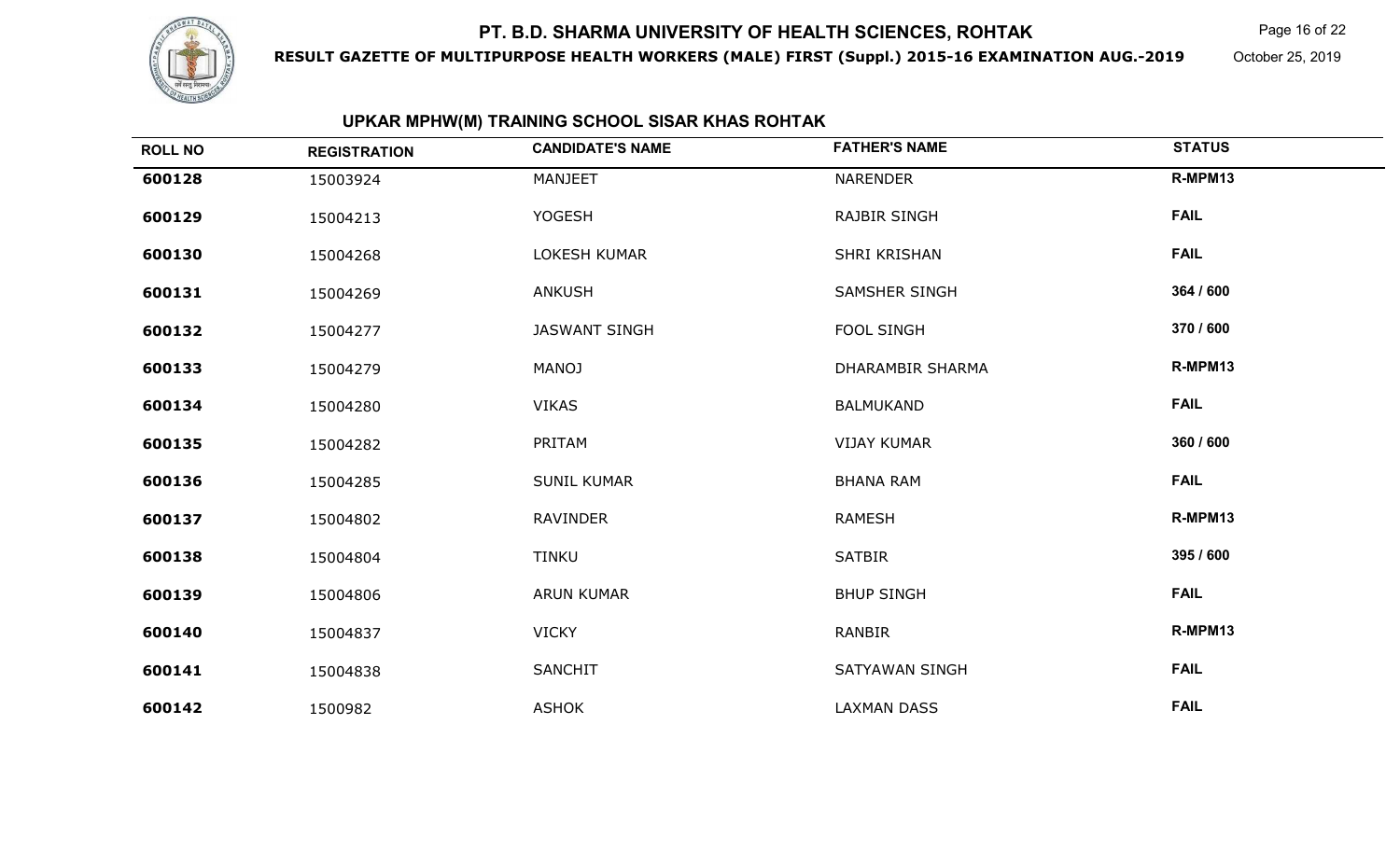

**RESULT GAZETTE OF MULTIPURPOSE HEALTH WORKERS (MALE) FIRST (Suppl.) 2015-16 EXAMINATION AUG.-2019**

Page 17 of 22

October 25, 2019

## **NATIONAL MPHW(M) TRAINING SCHOOL BEHBALPUR,HISAR**

| <b>ROLL NO</b> | <b>REGISTRATION</b> | <b>CANDIDATE'S NAME</b> | <b>FATHER'S NAME</b>  | <b>STATUS</b> |
|----------------|---------------------|-------------------------|-----------------------|---------------|
| 600201         | 15000405            | <b>SUDHIR</b>           | OMPARKASH             | 374 / 600     |
| 600202         | 15000742            | <b>MANESH KUMAR</b>     | MAHABIR               | 388 / 600     |
| 600203         | 15000747            | <b>PARVEEN</b>          | <b>BIRBAL</b>         | <b>FAIL</b>   |
| 600204         | 15000748            | <b>NAVEEN KUMAR</b>     | <b>ROHTASH</b>        | 374 / 600     |
| 600205         | 15000751            | <b>SUMIT</b>            | RAJBIR                | 351 / 600     |
| 600206         | 15000755            | RAJ KUMAR               | <b>KRISHAN KUMAR</b>  | 353 / 600     |
| 600207         | 15000756            | PAWAN                   | <b>RAMESH KUMAR</b>   | <b>FAIL</b>   |
| 600208         | 15000762            | AMAN REDDU              | MANOJ KUMAR           | 369 / 600     |
| 600209         | 15001856            | <b>SUMIT KAJAL</b>      | SANJAY                | 377 / 600     |
| 600210         | 15002189            | <b>YOGESH</b>           | <b>RAJENDER SINGH</b> | 351 / 600     |
| 600211         | 15004895            | <b>SACHIN KUMAR</b>     | KALIRAM               | 368 / 600     |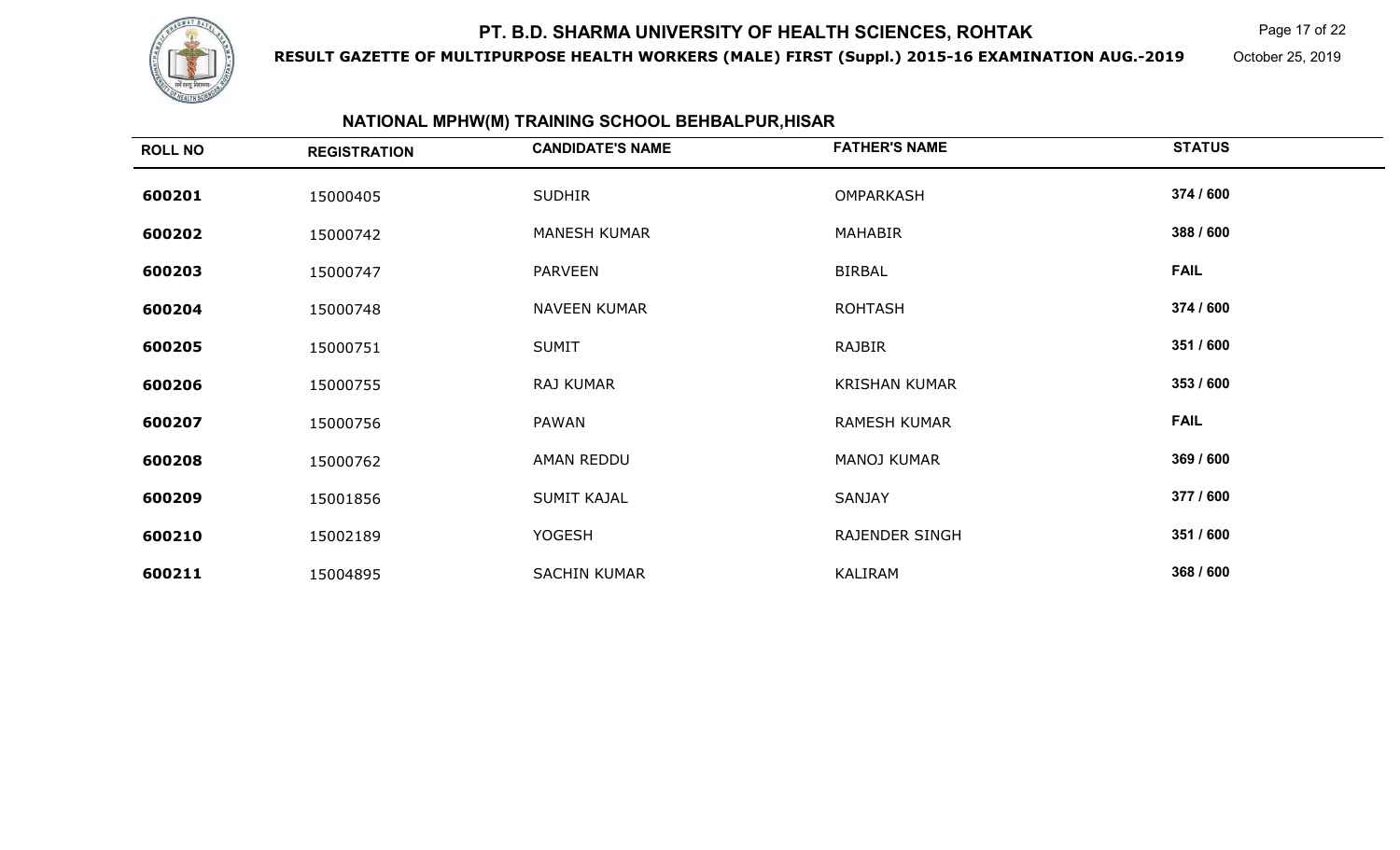

**RESULT GAZETTE OF MULTIPURPOSE HEALTH WORKERS (MALE) FIRST (Suppl.) 2015-16 EXAMINATION AUG.-2019**

Page 18 of 22

October 25, 2019

#### **DEV INSTITUTE OF MEDICAL SCIENCE SAMAN ROHTAK**

| <b>ROLL NO</b> | <b>REGISTRATION</b> | <b>CANDIDATE'S NAME</b> | <b>FATHER'S NAME</b> | <b>STATUS</b> |
|----------------|---------------------|-------------------------|----------------------|---------------|
| 600261         | 15001046            | <b>DEEPAK</b>           | PREM CHAND           | 398 / 600     |
| 600262         | 15001979            | <b>JITENDER</b>         | <b>DILBAG</b>        | 374 / 600     |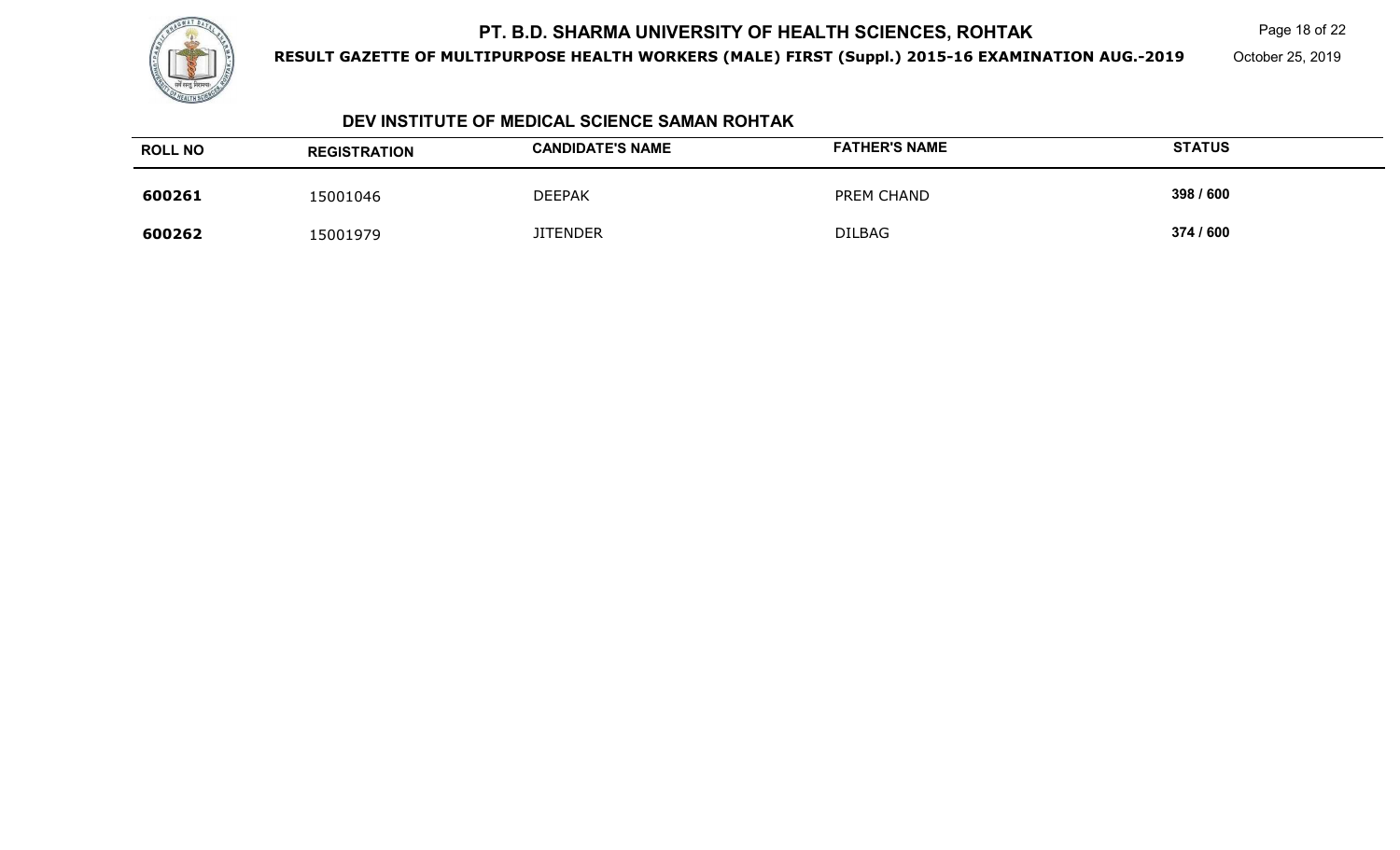

**RESULT GAZETTE OF MULTIPURPOSE HEALTH WORKERS (MALE) FIRST (Suppl.) 2015-16 EXAMINATION AUG.-2019**

Page 19 of 22

October 25, 2019

#### **SARASWATI MPHW(M) TRAINING SCHOOL ASALWAS DUBIA,BHIWANI**

| <b>ROLL NO</b> | <b>REGISTRATION</b> | <b>CANDIDATE'S NAME</b> | <b>FATHER'S NAME</b> | <b>STATUS</b> |
|----------------|---------------------|-------------------------|----------------------|---------------|
| 600321         | 15000403            | PRAVEEN KUMAR           | <b>RAM SINGH</b>     | 362 / 600     |
| 600322         | 15001154            | <b>VIPIN</b>            | PATRAM SINGH         | <b>FAIL</b>   |
| 600323         | 15005103            | <b>SANJEEV KUMAR</b>    | POORAN SINGH         | 349 / 600     |
| 600324         | 15001151            | NARENDER SINGH          | JAGDISH SINGH        | 401 / 600     |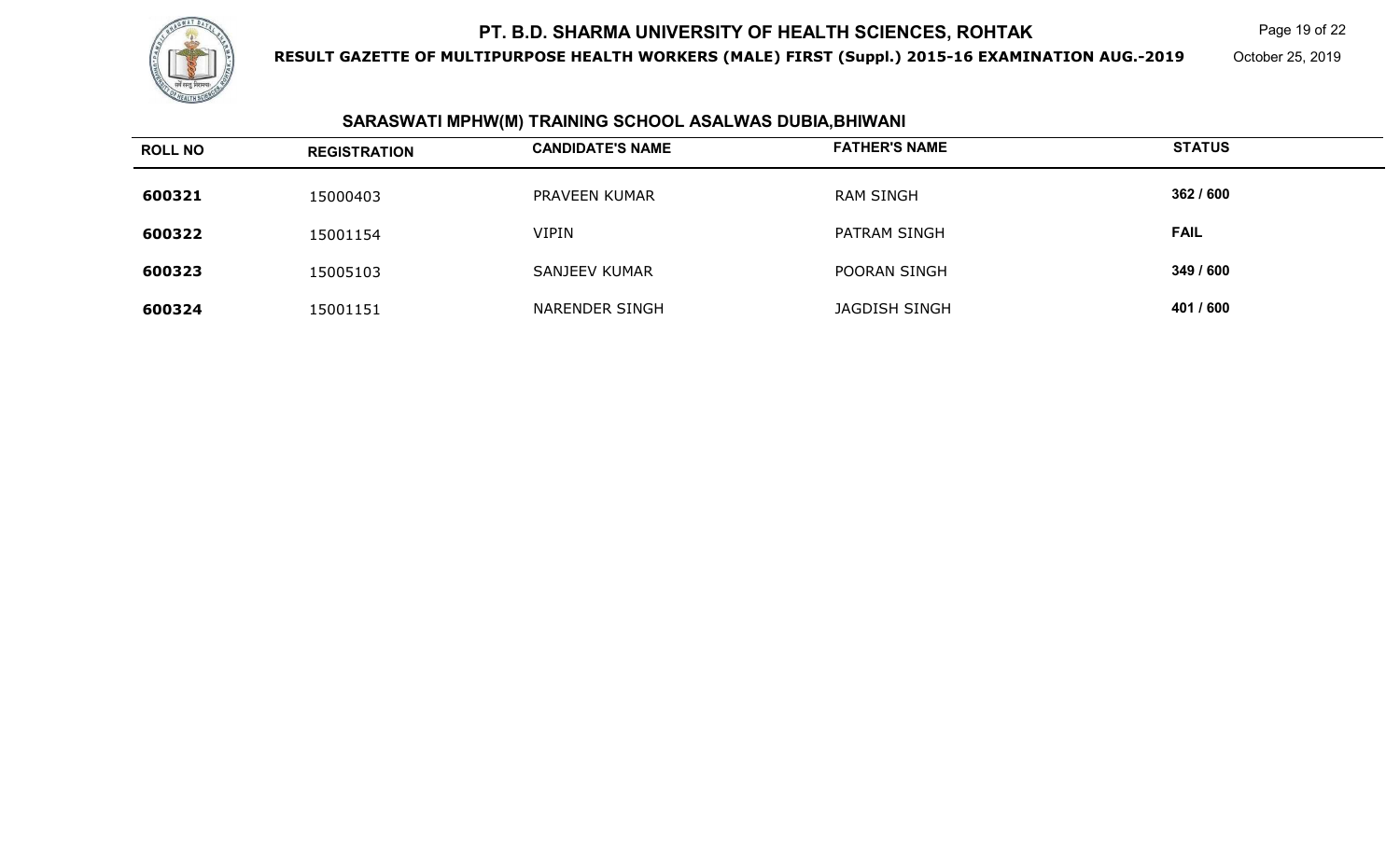

**RESULT GAZETTE OF MULTIPURPOSE HEALTH WORKERS (MALE) FIRST (Suppl.) 2015-16 EXAMINATION AUG.-2019**

Page 20 of 22

October 25, 2019

| IVI.D.S. NISSAN EDU. & IVIED. IVIPHVY(IVI) I KAINING SUH. LADHUVVAS AHIK (KEVVAKI) |                     |                         |                      |               |  |
|------------------------------------------------------------------------------------|---------------------|-------------------------|----------------------|---------------|--|
| <b>ROLL NO</b>                                                                     | <b>REGISTRATION</b> | <b>CANDIDATE'S NAME</b> | <b>FATHER'S NAME</b> | <b>STATUS</b> |  |
| 600381                                                                             | 170072              | <b>AAVESH</b>           | <b>KAMAL SINGH</b>   | <b>RLA</b>    |  |
| 600382                                                                             | 15000781            | <b>HARISH</b>           | <b>JAMIL</b>         | 388 / 600     |  |
| 600383                                                                             | 170072              | <b>ISTAK</b>            | MOHD AYUB            | 351 / 600     |  |

#### **M.D.S. KISSAN EDU. & MED. MPHW(M) TRAINING SCH. LADHUWAS AHIR (REWARI)**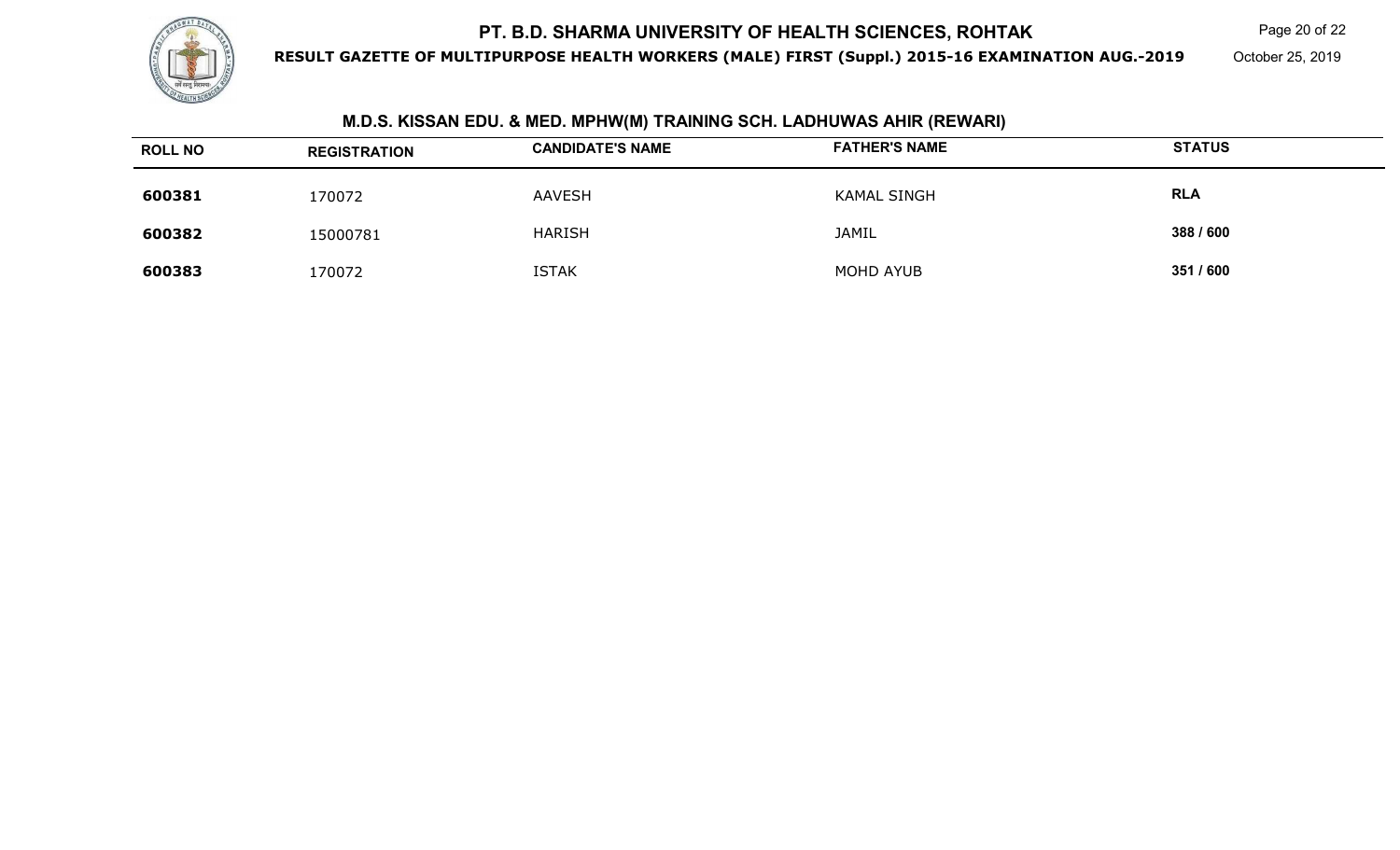

**RESULT GAZETTE OF MULTIPURPOSE HEALTH WORKERS (MALE) FIRST (Suppl.) 2015-16 EXAMINATION AUG.-2019**

Page 21 of 22

October 25, 2019

## **JAI BAJRANG BALI MPHW(M) TRAINING CENTRE MAHENDRAGARH**

| <b>ROLL NO</b> | <b>REGISTRATION</b> | <b>CANDIDATE'S NAME</b> | <b>FATHER'S NAME</b>  | <b>STATUS</b> |
|----------------|---------------------|-------------------------|-----------------------|---------------|
| 600441         | 15000191            | MOHD SAHIL HUSSAIN      | MANZOOR ALI           | 405 / 600     |
| 600442         | 15000246            | SONU                    | <b>MUKHYATAR</b>      | 422 / 600     |
| 600443         | 15000253            | <b>VIKASH NAGAL</b>     | <b>SUNIL KUMAR</b>    | 369 / 600     |
| 600444         | 15000493            | PAWAN KUMAR             | SHER SINGH            | 357 / 600     |
| 600445         | 15000507            | VIPIN KUMAR             | LAL CHAND             | 394 / 600     |
| 600446         | 15000616            | <b>NAVEEN KUMAR</b>     | <b>MADAN LAL</b>      | <b>FAIL</b>   |
| 600447         | 15001600            | <b>VED PAL</b>          | LAKHI RAM             | 388 / 600     |
| 600448         | 15001737            | <b>ALOK</b>             | <b>RAGHUBIR</b>       | 395 / 600     |
| 600449         | 15002482            | <b>NITIN KUMAR</b>      | <b>NAROTAM KUMAR</b>  | 392 / 600     |
| 600450         | 15002488            | <b>RAKESH</b>           | DHARAMPAL             | 392 / 600     |
| 600451         | 15002492            | <b>SANDEEP YADAV</b>    | PRADEEP               | 410 / 600     |
| 600452         | 15002531            | <b>NITIN KUMAR</b>      | <b>HARI SINGH</b>     | 386 / 600     |
| 600453         | 15002555            | PAWAN KUMAR             | <b>DEVENDER SINGH</b> | <b>FAIL</b>   |
| 600454         | 15002638            | <b>SACHIN KUMAR</b>     | SATYA PRAKASH         | 389 / 600     |
| 600455         | 15003633            | TILAK RAJ               | <b>BABU LAL</b>       | 406 / 600     |
| 600456         | 15003635            | <b>HITESH</b>           | <b>JARNEL</b>         | 389 / 600     |
| 600457         | 15003962            | <b>ASHISH KUMAR</b>     | SHRI BHAGWAN          | 363 / 600     |